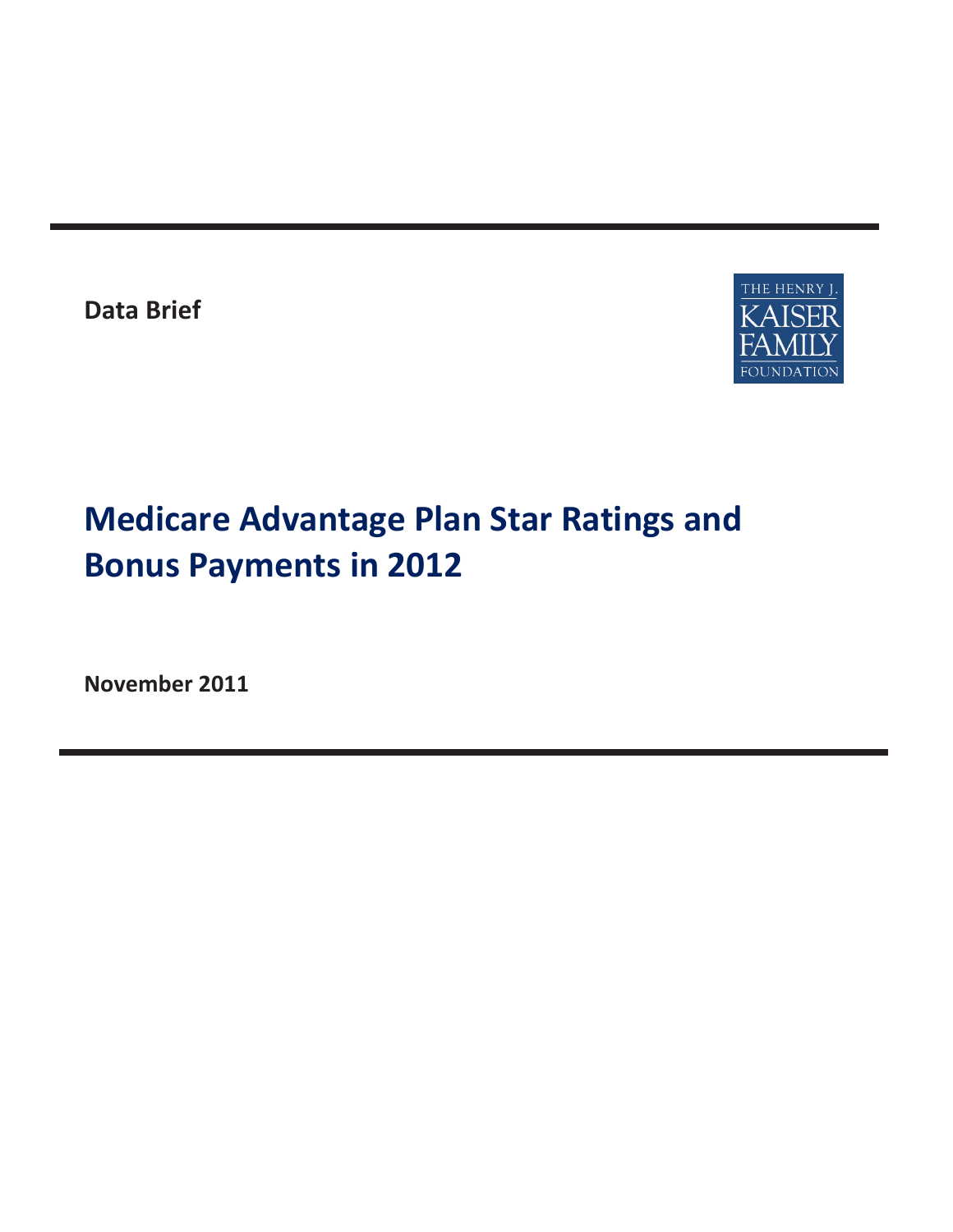# **Medicare Advantage Plan Star Ratings and Bonus Payments in 2012**

Prepared by Gretchen Jacobson, Tricia Neuman, Anthony Damico, and Jennifer Huang\*

#### **NOVEMBER 2011**

#### **INTRODUCTION**

For several years, the Centers for Medicare and Medicaid Services (CMS) has posted quality ratings of Medicare Advantage plans to provide Medicare beneficiaries with additional information about plans offered in their area. All Medicare Advantage plans are rated on a 1 to 5 star scale, with 1 star representing poor performance, 3 stars representing average performance, and 5 stars representing excellent performance. The quality scores for Medicare Advantage plans in 2011 are based on 53 performance measures that are derived from plan and beneficiary information collected in three surveys – HEDIS<sup>®</sup>, CAHPS<sup>®</sup>, and HOS – and administrative data. For example, the performance measures include whether the plans' enrollees received the appropriate screening tests, the number of complaints CMS received about the plan, and how enrollees rated the communication skills of the plans' physicians. CMS assigns quality ratings at the contract level, rather than for each individual plan. This means that every Medicare Advantage plan covered under the same contract receives the same quality rating (and most contracts cover multiple plans).

In 2012, Medicare Advantage plans will begin to receive bonus payments based on quality ratings. These payments were initially established in the 2010 health reform law that provides for bonus payments to plans that receive 4 or more stars and to unrated plans beginning in 2012.<sup>1</sup> In addition to the bonus payments established by the health reform law, CMS will also be launching a 3-year demonstration to begin in 2012 that increases the size of bonuses for these plans, and also provides bonuses to plans rated as average (receiving 3 or 3.5 stars), using the same 1 to 5 star scale. The demonstration, according to CMS, aims to encourage "plans to improve performance at various star rating levels" and to test "whether providing scaled bonuses will lead to more rapid and larger year-to-year quality improvements in Medicare Advantage program quality scores," compared to the bonus structure under the health reform law.<sup>2</sup> Proponents say the demonstration will encourage plans at various star ratings to improve or maintain their quality ratings, while others question the appropriateness of providing bonuses to plans with average ratings, and the costs associated with the demonstration.<sup>3</sup>

More than one-quarter (26%) of all Medicare Advantage enrollees are covered by contracts that were rated as above average or excellent, with 4 or more stars (**Exhibit 1**).<sup>4</sup> Most Medicare Advantage enrollees (59%) are in plans rated as average (3 or 3.5 stars), and 9 percent of enrollees are in contracts that received fewer than 3 stars. Seven percent of enrollees are in contracts that were not rated by CMS.

To understand how the quality scores are now interacting with plan payments, this paper estimates total Medicare spending on quality bonus payments for Medicare Advantage plans in 2012, showing variations by company, tax status, state and county. This paper seeks to show how the bonus payments will be



distributed across plans. Calculations are based on CMS's ratings of plans in 2011, which will determine the 2012 bonus payments; plan offerings and enrollment in March 2011; plan-specific risk scores for 2009 (i.e., the health status of plans' enrollees relative to other Medicare beneficiaries); rebate shares for each quality rating as specified by the health reform law; and CMS data on the 2012 benchmarks, double-bonus counties, and the length of the phase-in period for the new benchmarks. These estimates are based on 2011 enrollment and plan offerings; actual bonuses may differ if the plan offerings or enrollment change in 2012. The analysis does not attempt to assess the validity of the quality ratings, but rather the distribution and impact of the bonus payments. Additional information on the methodology is included in the **Appendix**.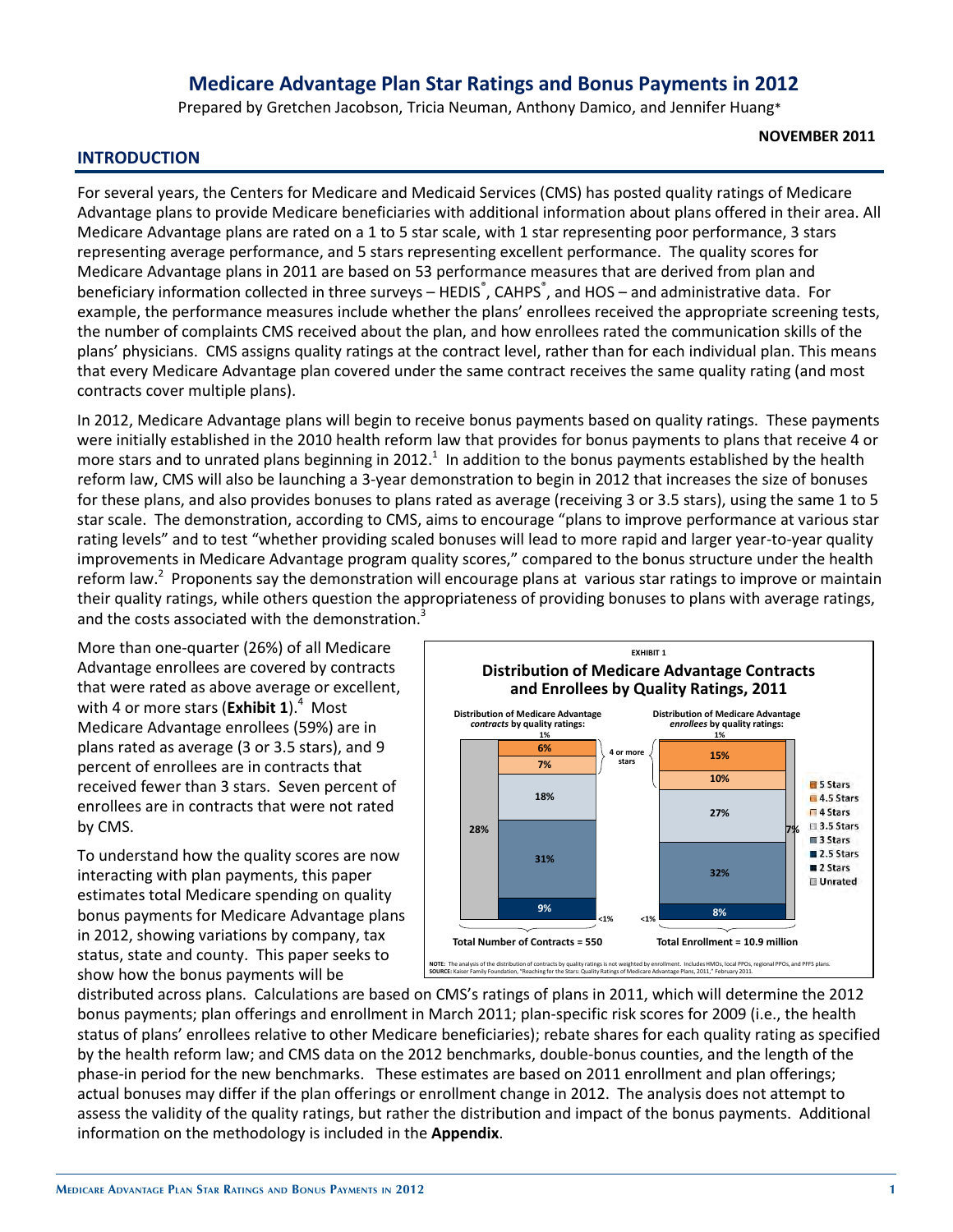### **KEY FINDINGS**

- Most Medicare Advantage contracts (91%) will receive a bonus payment in 2012 because they received 3 or more stars, or were not rated; the remaining 9 percent of contracts will not receive bonus payments because they received 2 or 2.5 stars.
- Plans are projected to receive \$3.1 billion in bonus payments in 2012, 4 percent of which was established under the health reform law of 2010.
- $\bullet$  About one-third of the total bonus payments (\$1.1 billion) are projected to go to plans rated as above average or better (4 or more stars), and two-thirds (\$2.0 billion) are projected to go to plans rated as average (3 or 3.5 stars) and plans that were not rated.
- The additional bonuses provided under the demonstration in 2012 are expected to amount to about half of the reduction in Medicare Advantage plan payments (\$6 billion) included in the health reform law for 2012.<sup>5</sup>
- On average, not-for-profit plans are projected to receive about \$93 more per enrollee than for-profit plans in 2012, due to their higher average quality ratings.
- Nationwide, Medicare Advantage plans are projected to receive \$281 in bonuses per enrollee for 2012, on average, including territories, with considerable variation across counties and companies, based on a number of factors.

#### **BACKGROUND**

**Star Ratings.** CMS rates Medicare Advantage plans on a scale of one to five stars, with five stars representing the highest quality. The CMS defines the star ratings in the following manner:

| 5 Stars | <b>Excellent performance</b> |
|---------|------------------------------|
| 4 Stars | Above average performance    |
| 3 Stars | Average performance          |
| 2 Stars | Below average performance    |
| 1 Star  | Poor performance             |

All Health Maintenance Organizations (HMOs), Point of Service (POS) plans, local Preferred Provider Organizations (PPOs), regional PPOs, and Private Fee-for-Service (PFFS) plans are eligible for bonus payments, and are rated by CMS unless they are too new or have too few enrollees. The star ratings are derived from four sources of data: 1) CMS administrative data on plan quality and member satisfaction; 2) the Consumer Assessment of Healthcare Providers and Systems (CAHPS<sup>®</sup>); 3) the Healthcare Effectiveness Data and Information Set (HEDIS<sup>®</sup>); and 4) the Health Outcomes Survey (HOS).<sup>6</sup> CMS groups the individual quality measures for the 2011 stars into the following nine domains:

| <b>Domain</b>                                                                            | <b>Number of measures</b> |
|------------------------------------------------------------------------------------------|---------------------------|
| Staying healthy: screenings, tests, and vaccines                                         | 13                        |
| Managing chronic (long term) conditions                                                  | 10                        |
| Drug plan customer service                                                               | 7                         |
| Ratings of health plan responsiveness and care                                           | 6                         |
| Health plan member complaints, appeals                                                   | 4                         |
| Drug pricing and patient safety                                                          | 4                         |
| Health plan telephone customer service                                                   | 3                         |
| Drug plan member complaints, members who<br>choose to leave, and Medicare audit findings | 3                         |
| Member experience with drug plan                                                         | 3                         |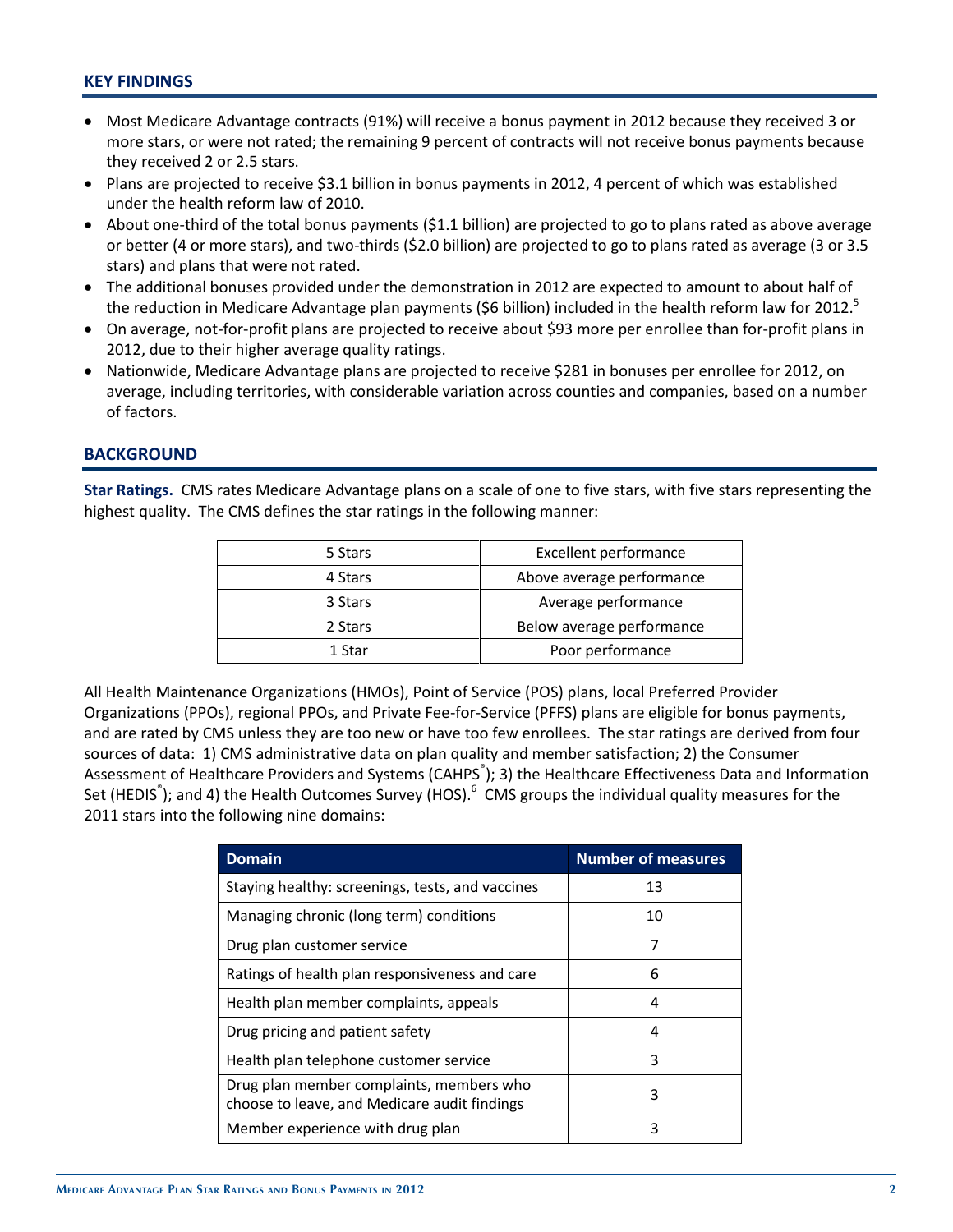Each contract is assigned a number of stars for each of the individual quality measures. The stars for the individual measures are then averaged to obtain an overall summary score for the contract. The individual quality measures are adjusted for patient characteristics, when possible.

**Health Reform Law.** The health reform law of 2010 required the ratings for Medicare Advantage plans to be used to award quality-based bonus payments, beginning in 2012, to Medicare Advantage plans that either received 4 or more stars, or were not rated by CMS either because they were too new or had too few enrollees. The law required bonus payments to be calculated as a share of the Medicare Advantage benchmarks – the maximum amount Medicare will pay the plan to provide Part A and B benefits in the county – which vary by county. Thus, the size of the bonuses varies by county.<sup>7</sup> The plans receiving bonus payments are required to use the additional dollars to provide "extra benefits" (such as eyeglasses or transportation to and from the doctor) for the plans' enrollees. Thus, in theory, the plans with higher quality ratings should be able to provide a more attractive set of benefits than their competitors, which may lead to higher enrollment in plans with higher quality ratings. Although some suggest that all plans with the same quality ratings should receive the same bonus

payments, the current approach ties bonus payments to local benchmarks, which recognizes that the cost of providing extra benefits may vary with the costs of fee-for-service Medicare.

Additionally, the health reform law required bonuses to be doubled for plans that are offered in counties with all the following characteristics: 1) lower than average Medicare fee-for-service costs, 2) a Medicare Advantage penetration rate of 25 percent or more as of December 2009, and 3) a designated urban floor benchmark in 2004. In 2012, Medicare Advantage plans in 210 counties will qualify for double bonus payments (**Exhibit 2**).



**Demonstration.** Using their authority to conduct demonstrations, CMS launched a demonstration to test whether providing additional quality-based payments to the Medicare Advantage plans for 2012 to 2014 will lead to more rapid and larger year-to-year quality improvements in plans' quality scores. The bonus payment policies under the health reform law and the demonstration differ in several ways (**Table A1**). First, the demonstration expands the number of plans eligible for bonuses by also providing bonuses to plans rated as average performers (3 or 3.5 stars). Second, the demonstration increases the size of the bonuses for all eligible plans (for example, from 1.5% to 4% of benchmarks for 4 star plans). Third, the demonstration applies the bonus payment to the blended benchmark, whereas the health reform law would have applied the bonus payment to only the new (lower) benchmark. In most counties, this difference in application of the benchmark increases the bonuses by six-fold in 2012. The rules for "double bonus counties" as established under the health reform law are maintained under the demonstration. For example, a 3-star plan in a double bonus county will have 6 percent added to their benchmark, whereas a 3-star plan in a neighboring county that does not qualify for double bonuses will have 3 percent added to their benchmark under the demonstration in 2012.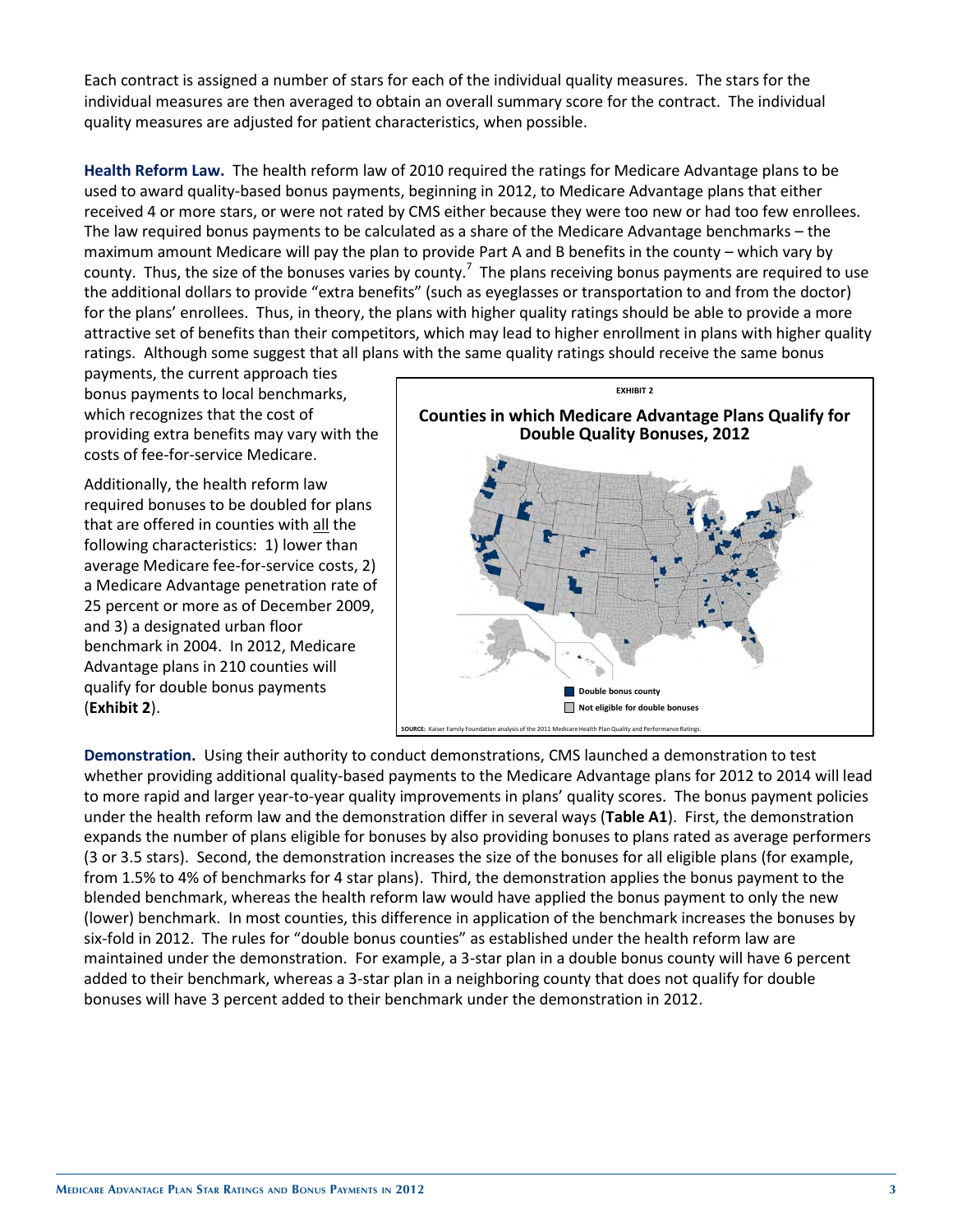#### **How Bonus Payments are Calculated: An Illustrative Example**

To illustrate how the bonus payments are calculated, take the example of a 5 star plan in County X. First, the plan submits to CMS its bid - the plan's cost for providing Medicare Part A and B benefits in County X.<sup>8</sup> Most plans submit bids that are lower than the county **benchmark** – the maximum amount Medicare will pay the plan to provide Part A and B benefits in the county. Few plans submit bids that are above the county benchmark. If the bid is below the county benchmark, then the plan receives a share of the difference between the bid and the benchmark. The amount the plan receives is called the rebate, which must be used to provide extra benefits to enrollees, and varies by the plan's star rating.

The rebate for 5 star plans will be 73 percent of the difference between the plan bid and the benchmark in 2012.

Five-star plans will have 5 percent added to their benchmark in County X in 2012 (**Exhibit 3**). The plan then receives 73 percent of the difference between the plan bid and the new, bonusadjusted benchmark. The additional amount the plan receives in rebates, as a result of the health reform law and the demonstration, is the bonus payment.

For a 3-star plan, 3 percent added to their benchmark in County X in 2012 – a smaller increase than for higher rated plans (**Exhibit 4**). The rebate for a 3-star plan will be 67 percent of the difference between the plan bid and the new, bonus-adjusted benchmark in 2012. The additional amount the plan receives in rebates, as a result of the health reform law and the demonstration, is the bonus payment. As a result, 3 star plans receive smaller bonus payments per enrollee than higher rated plans in the same county.



**SOURCE:** Kaiser Family Foundation analysis of the 2011 Medicare Health Plan Quality and Performance Ratings.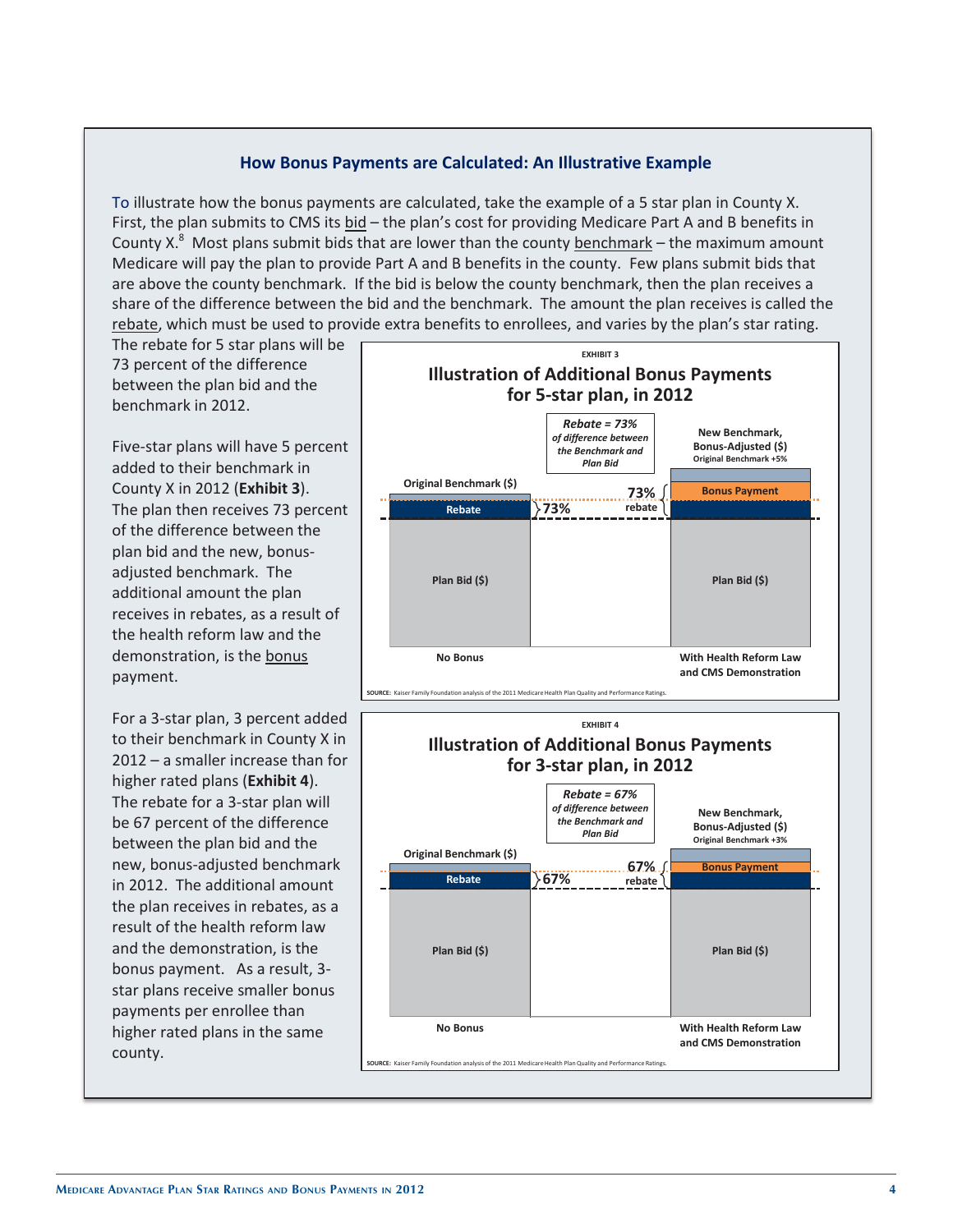### **Medicare Advantage Plans are Projected to Receive \$3.1 Billion in Bonuses in 2012**

In 2012, Medicare Advantage plans are projected to receive approximately \$3.1 billion in bonus payments. Of this amount, about 4 percent was authorized under the health reform law of 2010, with the majority of these bonus payments (96%) attributable to the CMS demonstration. The expanded bonus payments in 2012 increase overall payments to plans, and are expected to account for about half (\$2.9 billion) of the reductions in Medicare Advantage payments (\$6 billion in 2012) enacted as part of the health reform law.<sup>9</sup> To put the bonus payments into context, the Congressional Budget Office (CBO) projects that Medicare Advantage plans will receive about \$115 billion in federal payments in 2012. Thus, the expanded bonus payments will be about 3 percent of total payments to plans.

The bonus payments authorized by the health reform law will increase over time, and will account for a somewhat larger share of total bonus payments in 2013 and 2014. The demonstration expires after 2014, so that any bonus payments provided in 2015 and beyond will derive exclusively from the provisions in the health reform law.

#### **About One-Third of Bonus Payments Are Projected to be Provided to Plans Receiving 4 or More Stars**

In total, 91 percent of all Medicare Advantage contracts will receive a bonus payment in 2012, because they receive 3 or more stars or were unrated. Nine percent of all contracts will not receive a bonus payment because they received 2 or 2.5 stars; no contract received fewer than 2 stars.

- About one-third of the bonus payments will be provided to the 74 contracts with plans rated as above average (4 or 4.5 stars), or excellent (5 stars). Approximately 2 percent will be provided to the 3 contracts that received 5 stars (**Exhibit 5**).
- About two-thirds of total bonus payments will be provided to 271 contracts rated as average (3 or 3.5 stars).
- The remaining 6 percent will be provided to 154 contracts that were not rated in 2011, because they were either too new, or had too few enrollees.



The distribution of bonus payments by quality rating roughly corresponds with the distribution of enrollment by plans' quality ratings. As shown earlier, about 1 percent of Medicare Advantage enrollees were in plans rated as excellent (5 stars); 25 percent of enrollees were in plans rated as above average (4 or 4.5 stars); 59 percent of enrollees were in plans rated as average (3 or 3.5 stars); and 7 percent of enrollees were in plans that were not rated. In addition, 9 percent of enrollees were in plans rated as below average (2 or 2.5 stars).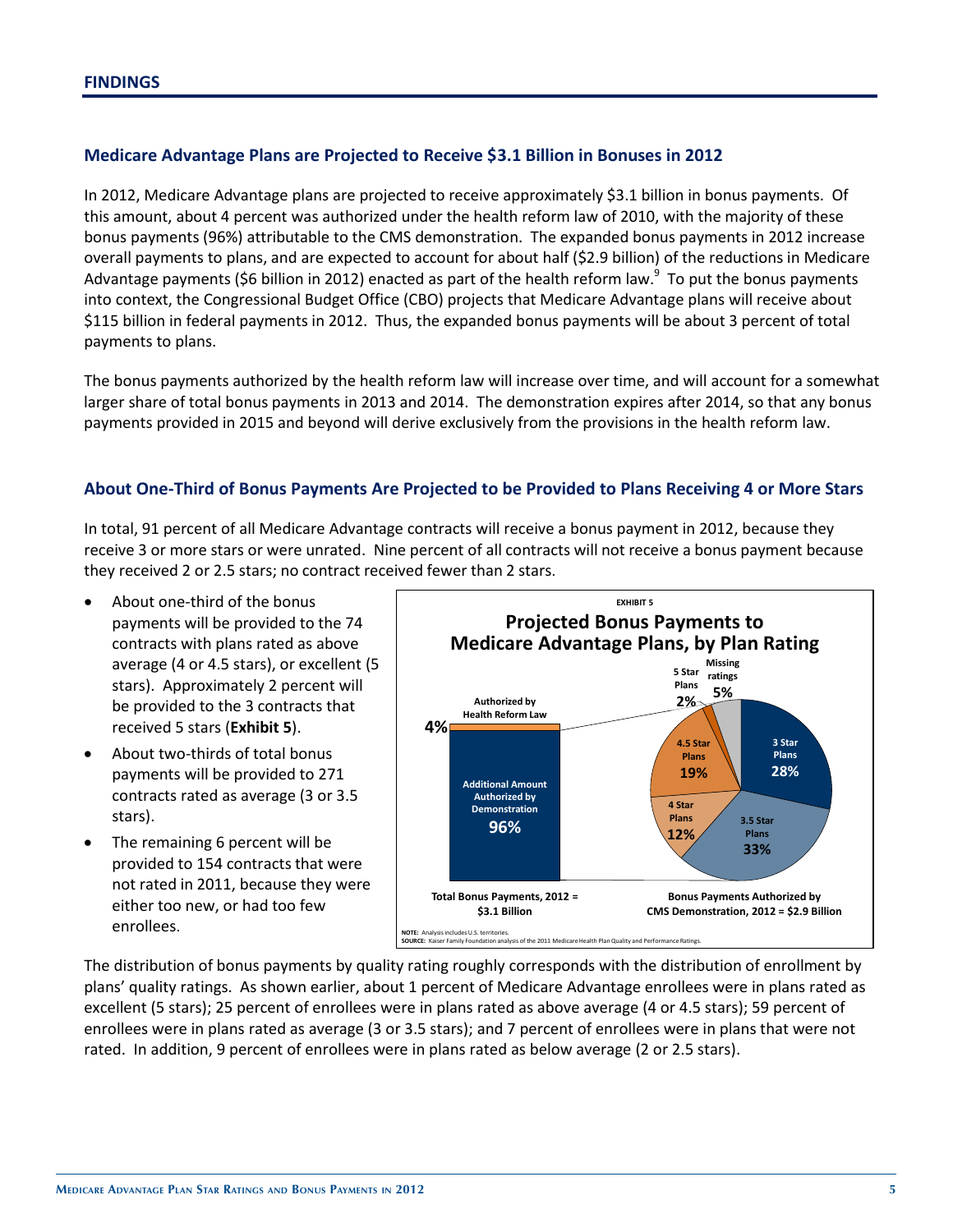### **Bonuses are Projected to Be About 2.7% of the Medicare Advantage Benchmarks in 2012**

In 2012, bonuses are projected to be 2.7 percent of the Medicare Advantage plan benchmarks – the maximum amount Medicare will pay the plan to provide Part A and B benefits in the county (**Exhibit 6**). The increase attributable to bonus payments will be larger for HMOs and local PPOs than for PFFS plans and regional PPOs because HMOs and local PPOs have higher average quality ratings than PFFS plans and regional PPOs. On average, HMOs and local PPOs received higher ratings than PFFS plans and regional PPOs. The location of the plans (including whether the plans are in counties qualifying for double bonuses) also plays a role in the size of the bonuses relative to the county benchmarks.



Total bonus payments will be highest in the counties within the highest quartile of fee-for-service costs (approximately \$1.3 billion), primarily due to the fact that the highest cost counties have more than double the number of Medicare Advantage enrollees than lower cost counties. On a per enrollee basis, bonus payments will be higher in counties in the second and third quartiles of Medicare fee-for-service costs (\$312 and \$288 per enrollee, respectively) than in the highest-cost counties (\$265 per enrollee) or in the lowest-cost counties (\$281 per enrollee), on average.

# **Not-for-Profit Plans Are Projected to Receive More in Bonus Payments Per Enrollee Than For-Profit Plans**

Not-for-profit plans have significantly higher quality ratings (4.09 stars) than forprofit plans (3.22 stars) in 2011, and are expected to receive a disproportionate share of bonus payments in 2012, relative to the plan enrollment (**Exhibit 7**). Notfor-profit plans account for 29 percent of Medicare Advantage enrollment in 2011, but are expected to receive 36 percent (\$1.1 billion) of the bonus payments, or approximately \$347 per enrollee compared to \$255 per enrollee in forprofit plans in 2012.

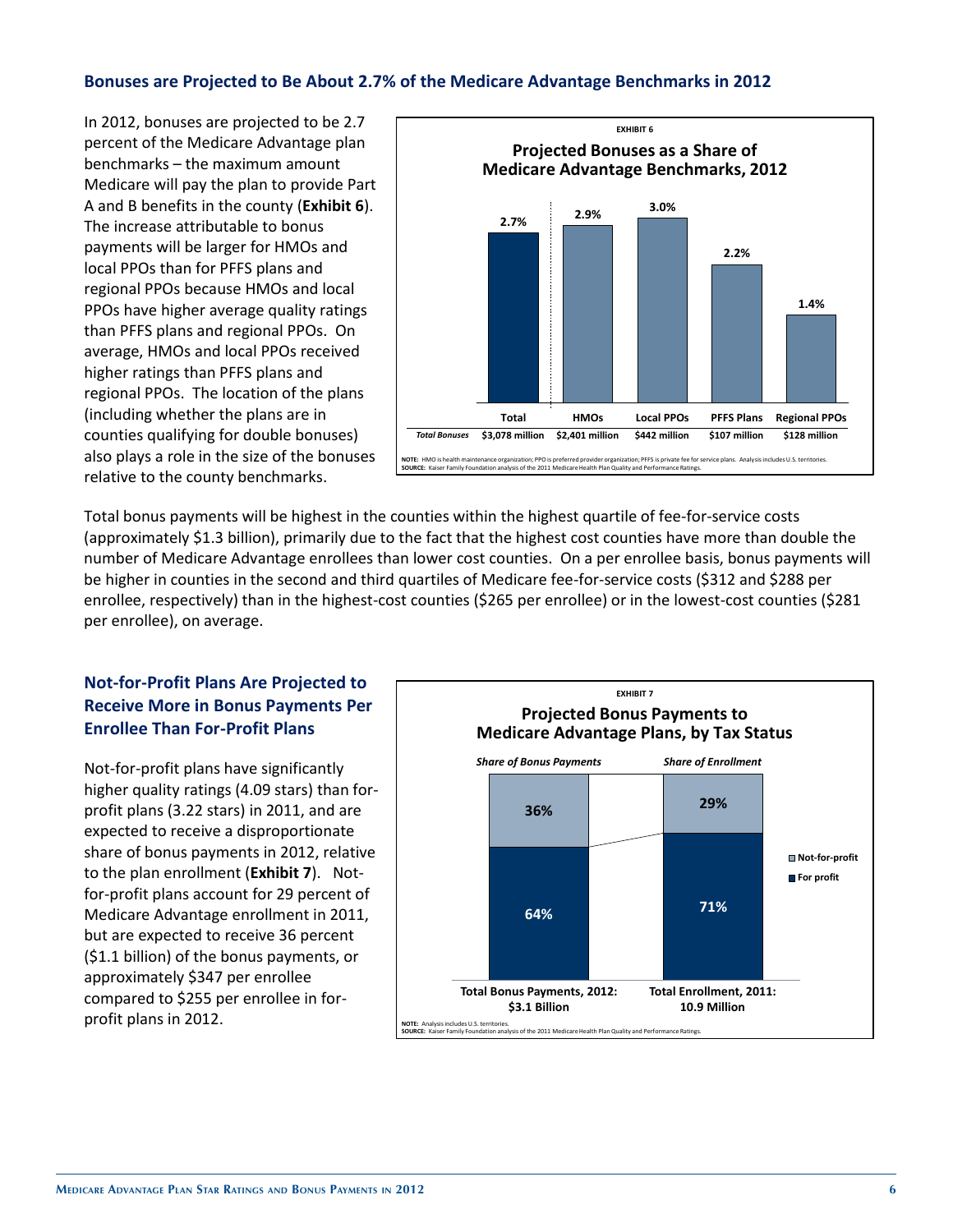#### **Bonuses per Enrollee Vary Greatly Across States and Counties in 2012**

On average, plans are projected to receive quality bonus payments averaging about \$281 per enrollee in 2012, but bonus payments vary across the states and counties within states. Bonus payments are determined as a percentage of each county's benchmark, which vary from one county to the next and are tied to the cost of feefor-service Medicare in the county. For example, plans in Jefferson County, Alabama have the same average quality ratings as plans in Jefferson County, Ohio (3.22 stars), but plans in Jefferson County, Alabama will receive more than \$250 more per enrollee because it is a double bonus county (as previously defined) and has higher benchmarks than Jefferson County, Ohio. Similarly, plans in Miami-Dade County have similar average quality ratings to plans in neighboring Broward County (3.41 and 3.33, respectively), but plans in Miami-Dade County are projected to receive \$454 per enrollee while plans in Broward County are projected to receive \$326 per enrollee

because Miami-Dade County has higher benchmarks.

Since quality ratings vary across plans, and bonus payments vary by county, based on benchmarks and double bonus status, the bonus payments per enrollee are expected to vary widely across states (**Exhibit 8**). Plans in two states (CO and RI) are expected to receive more than \$400 per enrollee, on average, while plans in eight states (AR, KY, MS, MT, ND, NV, SD and VA) are expected to receive less than \$150 per enrollee, on average. (The plans in Alaska in 2011 could not be matched to risk scores in 2009.) As noted earlier, although some suggest that all plans with the same quality ratings should receive the same bonus payments, the current approach ties bonus payments to local benchmarks, which recognizes that the cost of providing extra benefits may vary with the costs of fee-for-service Medicare.

In general, the average bonus payments per enrollee are higher in states with higher average quality ratings, but there are some notable outliers and the relationship between bonuses and quality ratings is not perfectly linear (**Exhibit 9**). For example, average quality ratings are higher for Medicare Advantage plans in Maine (4.1 stars, on average) than Utah (3.1 stars, on average) but plans in Utah are projected to receive more than \$100 more than plans in Maine per enrollee in 2012. This difference is because several





large counties in Utah qualify as double bonus counties whereas no counties in Maine do, and because benchmarks tend to be slightly higher in Utah than in Maine. As another example, plans in both Massachusetts and Colorado received about 4.3 stars, on average; however, plans in Colorado will receive more than \$130 more per enrollee in bonus payments than plans in Massachusetts because Colorado has some counties that qualify for double bonuses.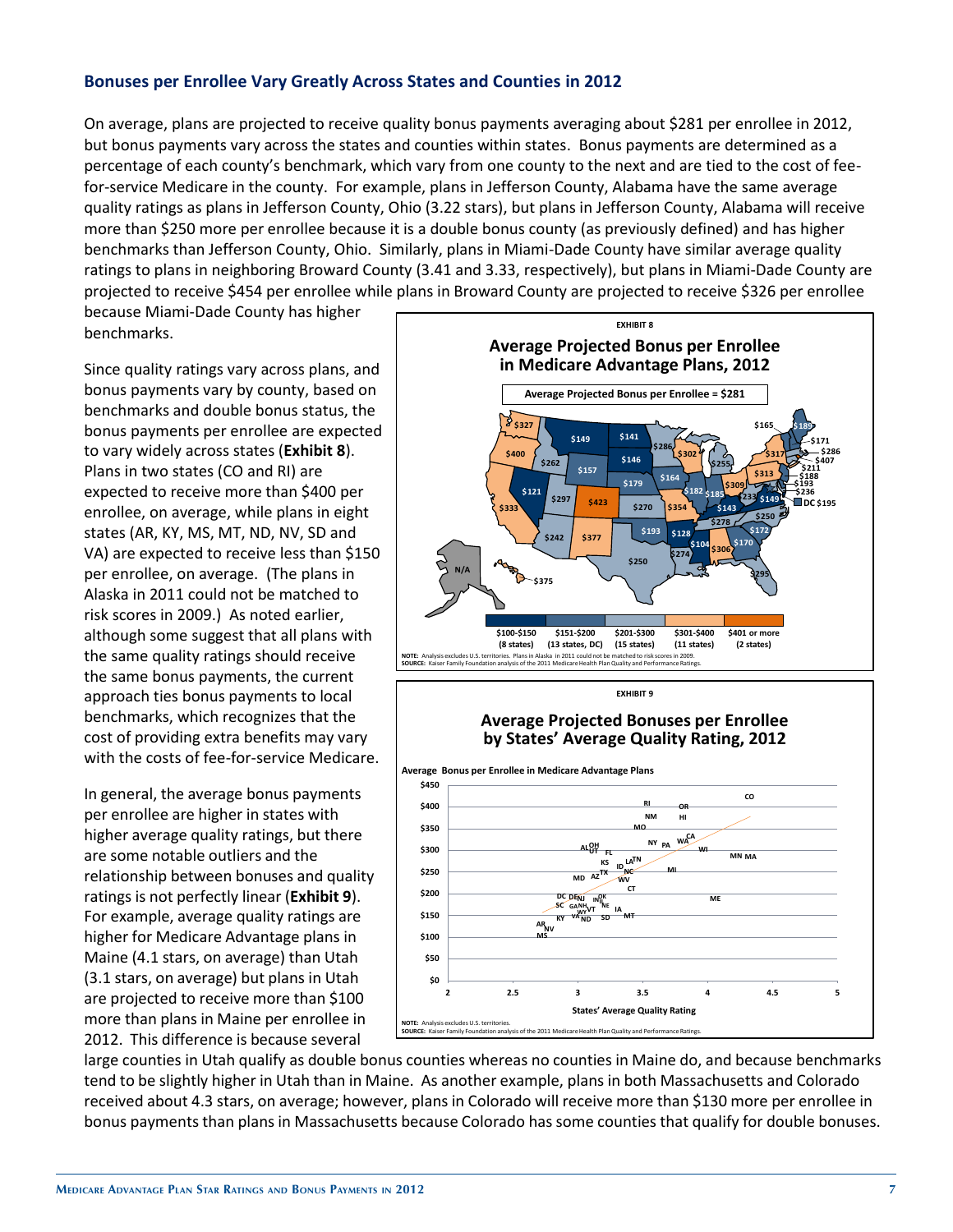#### The Four Largest Companies and Affiliates are Projected to Receive More than Half of the Bonuses

United Healthcare, Blue Cross Blue Shield (BCBS) affiliates, Kaiser Permanente, and Humana are projected to receive more than half (55%) of the aggregate bonus payments in 2012, in part due to the large number of Medicare beneficiaries projected to be enrolled in plans operated by these companies (**Exhibit 10**). 

These four companies or affiliates account for 55 percent of Medicare Advantage enrollment in  $2011.<sup>10</sup>$ 

Kaiser Permanente is projected to account for a comparatively large share of total bonus payments, relative to enrollment, because it received higher average quality ratings (4.53 stars) than plans offered by other large Medicare



Advantage sponsors. Kaiser Permanente plans, with 9 percent of all Medicare Advantage enrollees, are projected to receive 12 percent of all bonus payments. In contrast, Humana plans, with 15 percent of all Medicare Advantage enrollees, are projected to receive 12 percent of all bonus payments because Humana's plans received lower quality ratings (3.08 stars) than other large companies, on average.

For all companies and affiliates, bonus payments if limited to those established under the health reform law would have been significantly smaller than the projected bonuses expected to be distributed under the CMS demonstration in 2012 (Exhibit 11). For example, United Healthcare would have received about \$6 million in bonuses under the health reform law, but instead is expected to receive more than \$540 million in bonuses under the CMS demonstration in 2012. As noted earlier, the analysis of bonus payments by company, as with other analyses in this paper, is based on 2011 enrollment and plan offerings; thus, actual bonuses received in 2012 may be higher or lower based on actual enrollment in 2012.

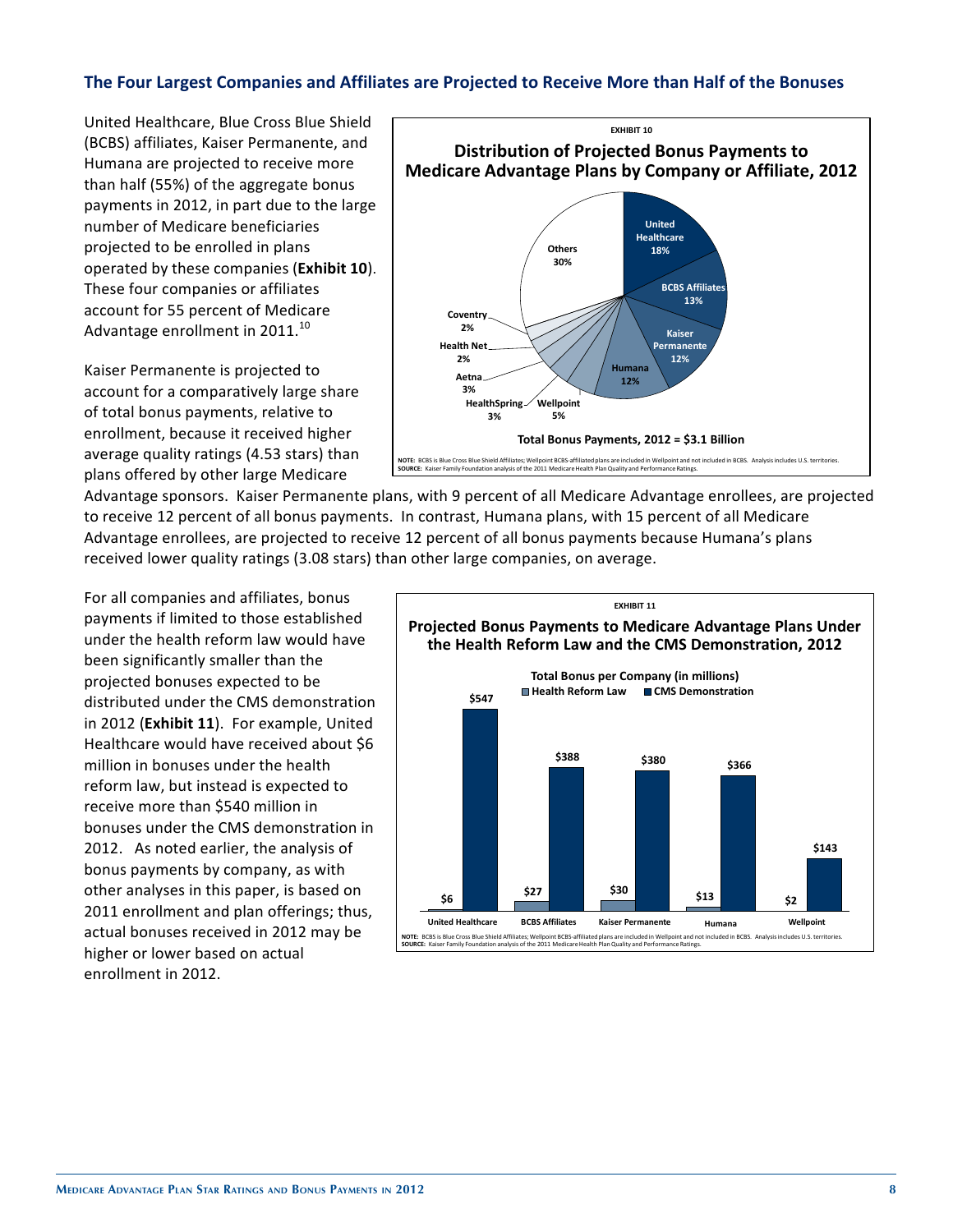## **Both Plan Location and Quality Ratings Play Significant Roles in the Size of the Quality Bonuses**

In general, average bonus payments per Medicare Advantage enrollee increase with the companies' average quality ratings (**Exhibit 12**). Among the largest companies and affiliates, Kaiser Permanente plans have the highest average ratings (4.53 stars) and are projected to receive more than \$400 in average per enrollee bonuses in 2012. In contrast, Medicare Advantage plans offered by Humana have lower average quality ratings (3.08 stars) and are projected to receive more than \$200 per enrollee, on average, in 2012.

However, the location of the plans also plays a large role in the size of the bonus payments. For example, Humana and Wellpoint both have average quality ratings of 3.08 stars, but Wellpoint is projected to receive about \$100 more per enrollee in 2012 because Wellpoint's plans tend to be located in counties with higher benchmarks than the plans offered by Humana. As stated earlier, the current approach of tying bonus payments to the benchmarks recognizes that the cost of providing extra benefits may vary with the costs of fee-for-service Medicare.

For the largest companies and affiliates, the total projected bonuses are driven primarily by the number of plan enrollees rather than the quality ratings (**Exhibit 13**). For example, Kaiser Permanente and Humana are projected to receive





approximately the same amount in total bonuses in 2012, even though average Medicare Advantage plan ratings are higher for Kaiser Permanente (4.53 stars) than Humana's plan (3.08 stars), because Humana has about 730,000 more enrollees than Kaiser Permanente in 2011.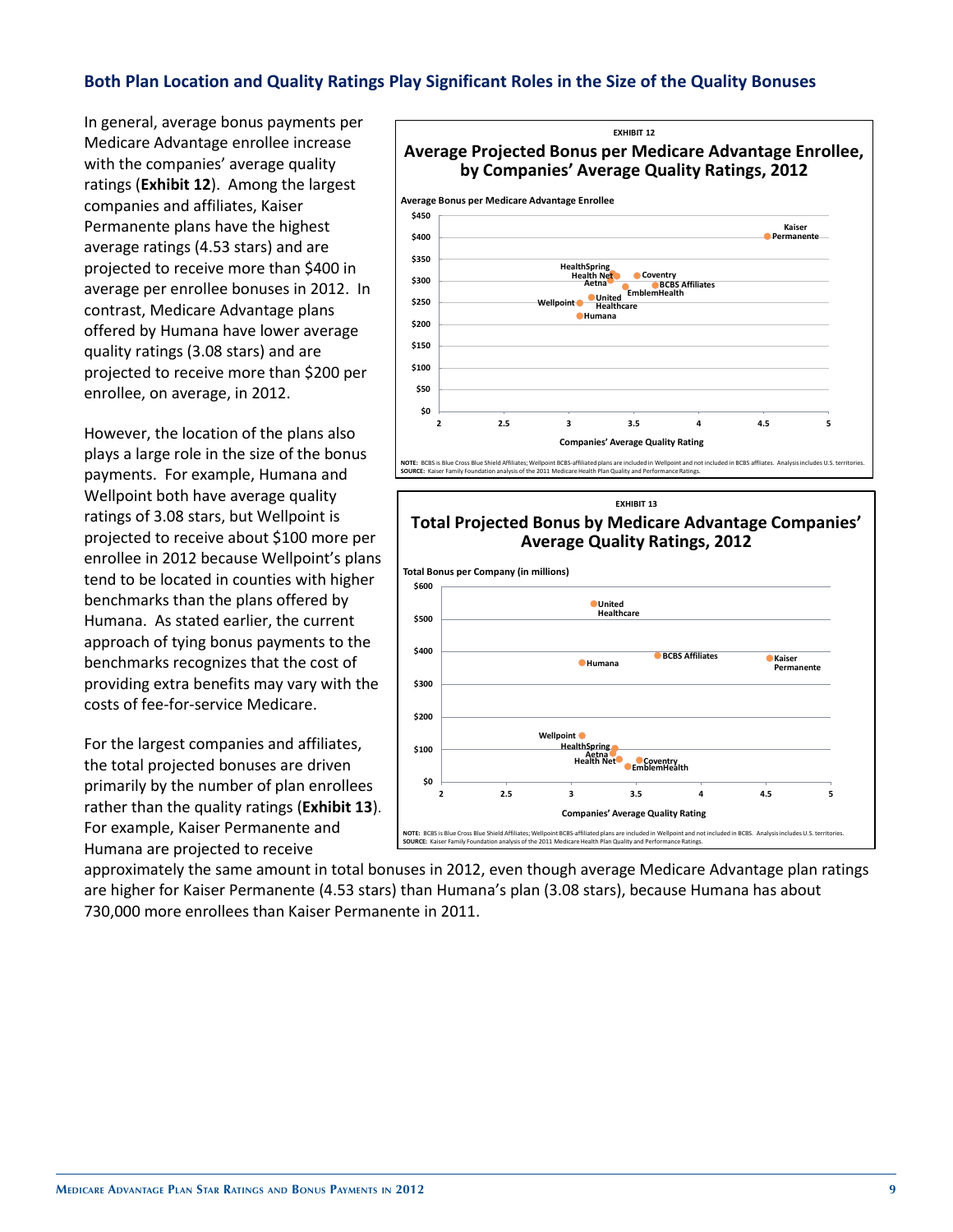#### **DISCUSSION**

In 2012, virtually all Medicare Advantage plans will receive bonus payments based on their 2011 quality ratings, including plans receiving average quality ratings (3 stars). These bonus payments may create more incentives for plans to focus on quality improvements and ultimately encourage beneficiaries to shift to highly-rated plans. The bonus payments will amount to about half of the savings associated with Medicare Advantage payment reductions in the health reform law for 2012. The bonus payments essentially redistribute some of these savings to Medicare Advantage plans that qualify for quality-based bonus payments.

While the original purpose of the quality ratings was to provide more information to Medicare beneficiaries about the quality of Medicare Advantage plans, one recent study suggests that very few seniors are aware of their plan's quality ratings, and, among those who were aware of the rating system, only about one-third used the ratings to choose their plan.<sup>11</sup> However, large Medicare Advantage firms have indicated that they are paying more attention to the ratings because they are tied directly to bonus payments.<sup>12</sup> The bonus payments ultimately may affect market share if beneficiaries begin to shift to plans with higher ratings. Additionally, plans receiving 5 stars in 2012 will be able to enroll and market to Medicare beneficiaries throughout 2012. As policymakers continue to focus on strategies to encourage high-performing plans and providers, it will be important to monitor whether quality ratings and bonus payments are associated with better care and improved health outcomes for Medicare Advantage enrollees.

\*The authors gratefully acknowledge Brian Biles of George Washington University for sharing the plans' 2009 risk scores with us.

#### **REFERENCES**

 $\overline{a}$ 

[http://www.medpac.gov/documents/01062011\_MA\_COMMENT.pdf].

 $4$  See Jacobson G, Damico A, Huang J, and Neuman T, "Reaching for the Stars: Quality Ratings of Medicare Advantage Plans, 2011," Washington DC: Kaiser Family Foundation, February 2011. Also see Jacobson G, Damico A, Neuman T, and Huang J, "Quality Ratings of Medicare Advantage Plans: Key Changes in the Health Reform Law and 2010 Enrollment Data," Washington DC: Kaiser Family Foundation, September 2010. See also Jacobson G, Damico A, Neuman T, and Huang J, "What's in the Stars? Quality Ratings of Medicare Advantage Plans, 2010," Washington DC: Kaiser Family Foundation, December 2009.

5 Congressional Budget Office (CBO) cost estimate of H.R. 4872, Reconciliation Act of 2010, March 20, 2010.

 $^6$  The individual measures are adjusted for patient characteristics, to make the survey results more representative of all beneficiaries enrolled in Medicare Advantage. The CAHPS responses to all questions, except those regarding flu and pneumonia shots, are adjusted for patients' age, education, mental and physical health status, eligibility for Medicaid, eligibility for Medicare Part D low-income subsidies, state of residence, and whether the survey was completed by a proxy.

 $^7$  The health reform law of 2010 reduced the Medicare Advantage benchmarks, with the new benchmarks phased-in over six years for most counties. For more information on the length of the phase-in period for benchmarks, see Kaiser Family

<sup>&</sup>lt;sup>1</sup> Hereinafter, the health reform law refers to the Patient Protection and Affordable Care Act of 2010 (P.L. 111-148; PPACA) as amended by the Health Care and Education Reconciliation Act of 2010 (P.L. 111-152).

<sup>&</sup>lt;sup>2</sup> See Centers for Medicare and Medicaid Services, "Proposed Changes to the Medicare Advantage and the Medicare Prescription Drug Benefit Programs for Contract Year 2012 and Demonstration on Quality Bonus Payments," November 7, 2010.

 $3$  Letter from Glenn Hackbarth, Chairman of the Medicare Payment Advisory Commission, to Donald Berwick, Administrator of the Centers for Medicare and Medicaid Services, January 6, 2011; available at

Foundation, "Reaching for the Stars: Quality Ratings of Medicare Advantage Plans, 2011," February 2011. 8 For more information, see Kaiser Family Foundation, "Medicare Advantage Fact Sheet," November 2011.

<sup>&</sup>lt;sup>9</sup> Congressional Budget Office (CBO) cost estimate of H.R. 4872, Reconciliation Act of 2010, March 20, 2010.

<sup>&</sup>lt;sup>10</sup> Gold M, Jacobson G, Damico A, and Neuman T, "Medicare Advantage Enrollment Market Update," September 2011.<br><sup>11</sup> Harris Interactive, "Medicare Star Quality Rating System Study: Key Findings," October 2011; available a

<sup>[</sup>http://xnet.kp.org/newscenter/pressreleases/nat/2011/downloads/101011medicarerankingsHarrisSurveyInfo.pdf].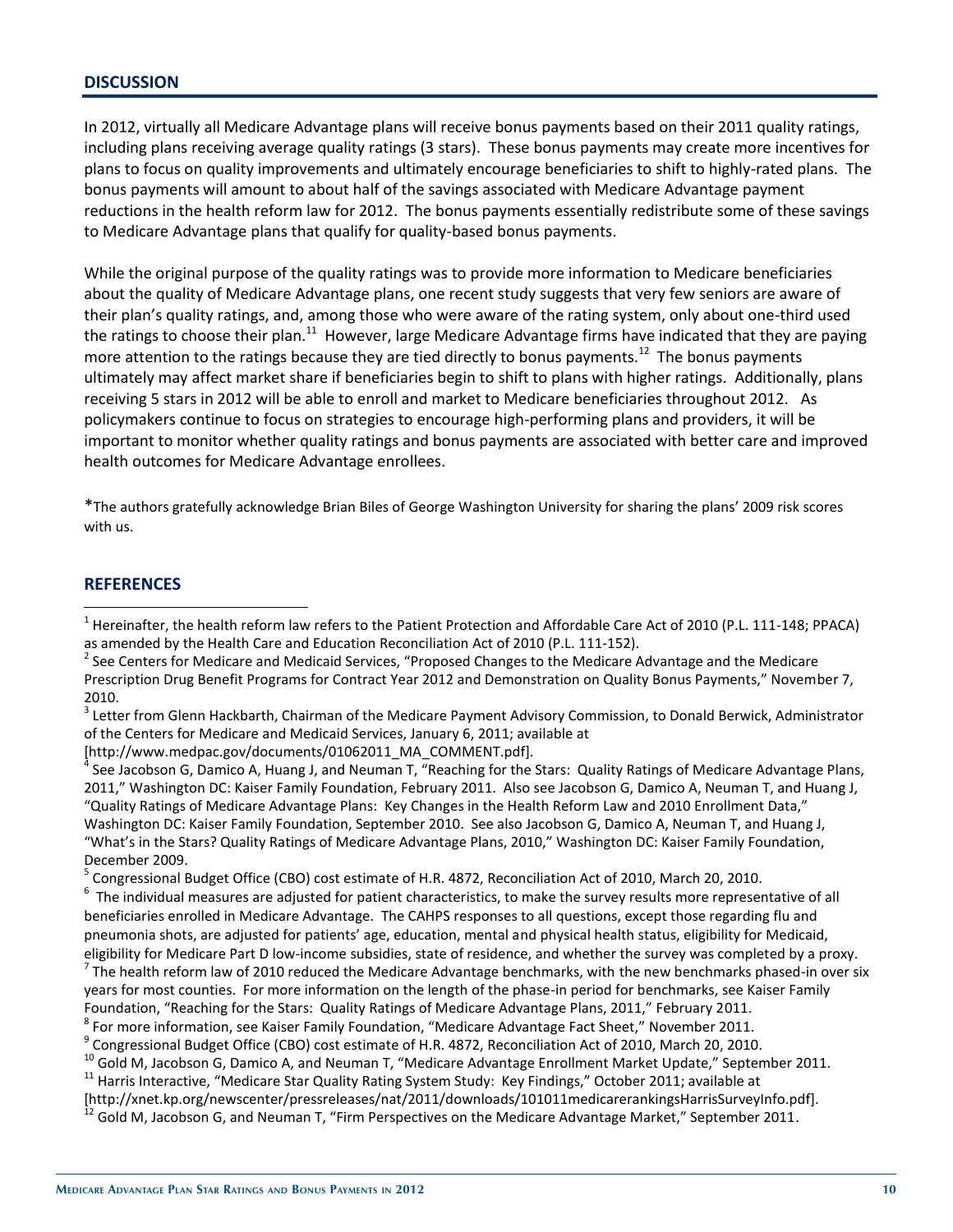### **APPENDIX: Data Sources and Methods**

The projections are based on plan offerings and enrollment in March 2011; Medicare Advantage quality ratings for 2011; plan-specific risk scores for 2009; rebate shares for each quality rating for 2012; and CMS data on the 2012 benchmarks, the double-bonus counties, and the length of the phase-in period for the new benchmarks. We applied the plan-specific average risk scores for 2009 to the plans' enrollees in 2011 (making the assumption that beneficiaries enrolled in Medicare Advantage are as healthy in 2011 as they were in 2009).

To estimate the bonus payments to be provided by the demonstration in 2012, we calculated the difference between the county-specific risk-adjusted benchmarks for 5, 4.5, 4, 3.5 and 3 star plans and the risk-adjusted benchmarks for the 2.5 star plans, to calculate the maximum bonus payments under the demonstration for each plan offered in each county. The unrated plans received the same maximum bonus as a 3 star plan in the same county. We adjusted the maximum bonus payments for each plan by the star-specific rebate shares, as specified in the health reform law of 2010. We assumed plans continued to bid to provide Medicare-covered services as they did before the bonus payments took effect, without making additional adjustments for the small share of plans that previously bid above the benchmark. These assumptions could produce conservative estimates of spending under the demonstration.

For the 17 percent of Medicare Advantage enrollees in 2011 who are in plans that are missing average risk scores for 2009 (because, for example, the plan was not available in 2009), we assumed that these enrollees had the same risk score as the average risk score of other plans of the same type in the same county, differentiating between employer and non-employer group plans. Five percent of Medicare Advantage enrollees in 2011 are not included in the analysis because their plan did not have a risk score for 2009 and there was not a comparable plan of the same plan type in the same county in 2009. The analysis assumes no change in enrollment or plan offerings between 2011 and 2012.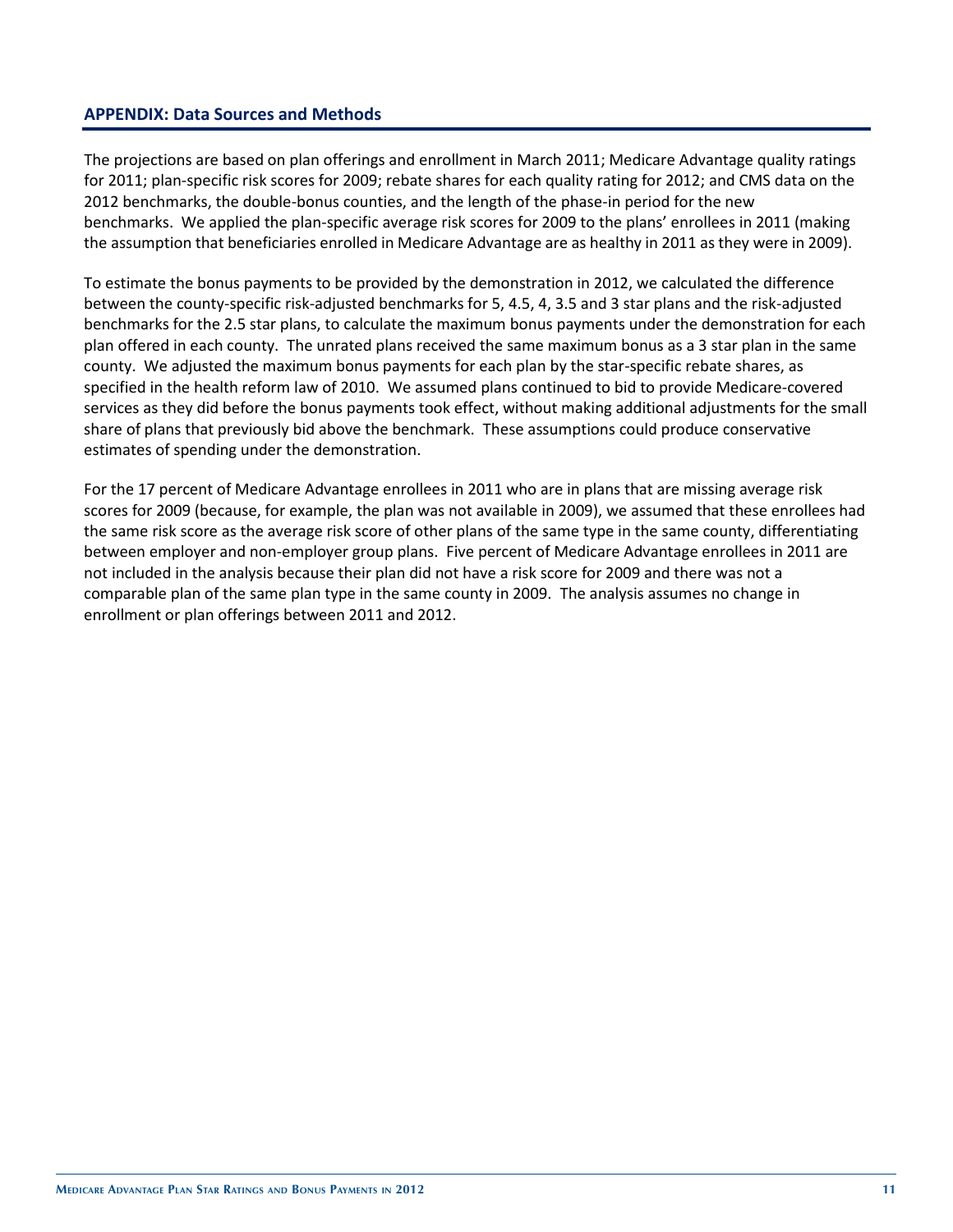## **Table A1. Bonus Policy under the Health Reform Law of 2010 and the CMS Demonstration**

| <b>Quality rating</b>                        | Under health reform law of 2010 | <b>Under demonstration</b> |  |
|----------------------------------------------|---------------------------------|----------------------------|--|
|                                              | <b>Bonus</b>                    | <b>Bonus</b>               |  |
| 5 star plans                                 | 1.5%                            | 5%                         |  |
| 4 and 4.5 star plans                         | 1.5%                            | 4%                         |  |
| 3.5 star plans                               | <b>None</b>                     | 3.5%                       |  |
| 3 star plans                                 | <b>None</b>                     | 3%                         |  |
| 2 and 2.5 star plans                         | <b>None</b>                     | <b>None</b>                |  |
| 1 star plans                                 | <b>None</b>                     | <b>None</b>                |  |
| Unrated: Plans that are too new              | 1.5%                            | 3%                         |  |
| <b>Unrated: Plans with too few enrollees</b> | 1.5%                            | 3%                         |  |
| <b>Bonus applied to:</b>                     | <b>New benchmark only</b>       | <b>Blended benchmark</b>   |  |
| Double bonuses for plans in some counties    | <b>Yes</b>                      | <b>Yes</b>                 |  |

**SOURCE:** Kaiser Family Foundation analysis of the health reform law of 2010 and the CMS demonstration.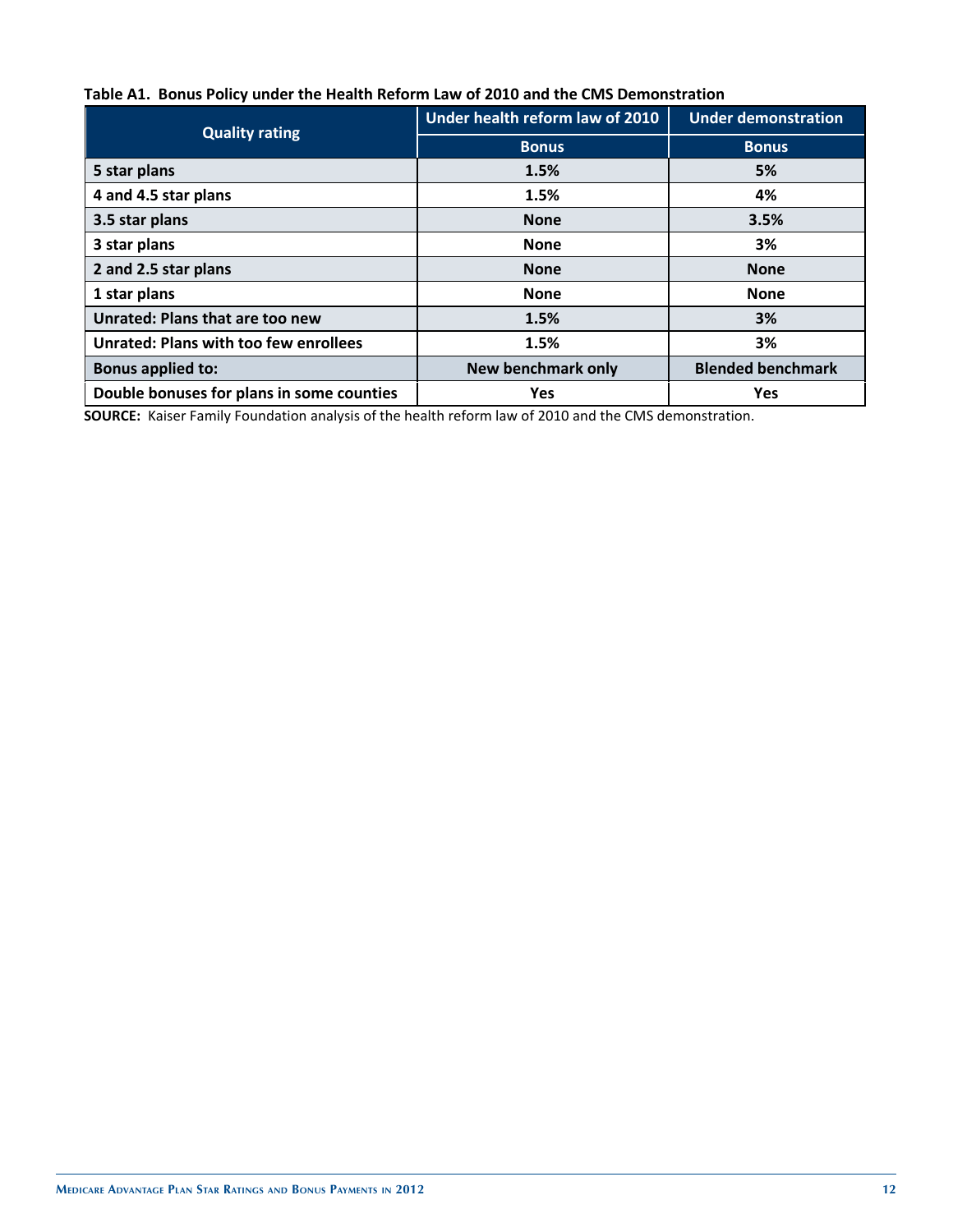|  |  |  | Table A2. Total Bonus Payments, Average Bonuses per Enrollee, and the Overall Quality Rating, by State |  |
|--|--|--|--------------------------------------------------------------------------------------------------------|--|
|--|--|--|--------------------------------------------------------------------------------------------------------|--|

|                            |                     |          | <b>Bonus Payments</b>        |          |                              | Average Bonus per Medicare Advantage Enrollee |                              |                              |                |  |
|----------------------------|---------------------|----------|------------------------------|----------|------------------------------|-----------------------------------------------|------------------------------|------------------------------|----------------|--|
| <b>State</b>               | <b>Overall Star</b> |          | Total, including 2010        |          |                              | Total, including 2010                         |                              |                              |                |  |
|                            | Rating              |          | <b>Health Reform Law and</b> |          | <b>Authorized under 2010</b> |                                               | <b>Health Reform Law and</b> | <b>Authorized under 2010</b> |                |  |
|                            |                     |          | <b>CMS</b> demonstration     |          | <b>Health Reform Law</b>     |                                               | <b>CMS</b> demonstration     | <b>Health Reform Law</b>     |                |  |
| Alabama                    | 3.06                | \$       | 52,827,988                   | \$       | 278,563                      | \$                                            | 306.02                       | \$                           | 1.61           |  |
| Alaska                     |                     |          |                              |          |                              |                                               |                              |                              |                |  |
| Arizona                    | 3.14                | \$       | 81,817,615                   | \$       | 2,031,167                    | \$                                            | 241.71                       | \$                           | 6.00           |  |
| Arkansas                   | 2.73                | \$       | 9,251,152                    | \$       | 1,297,156                    | \$                                            | 128.33                       | \$                           | 17.99          |  |
| California                 | 3.87                | \$       | 571,109,582                  | \$       | 24,490,765                   | \$                                            | 332.77                       | \$                           | 14.27          |  |
| Colorado                   | 4.32                | \$       | 76,162,539                   | \$       | 5,982,453                    | \$                                            | 423.21                       | \$                           | 33.24          |  |
| Connecticut                | 3.42                | \$       | 21,591,220                   | \$       | 95,370                       | \$                                            | 210.51                       | \$                           | 0.93           |  |
| Delaware                   | 2.97                | \$       | 725,624                      | \$       | 52,754                       | \$                                            | 192.73                       | \$                           | 14.01          |  |
| District of Columbia       | 2.88                | \$       | 444,973                      | \$       | 4,265                        | \$                                            | 194.74                       | \$                           | 1.87           |  |
| Florida                    | 3.24                | \$       | 314,089,582                  | \$       | 7,242,169                    | \$                                            | 295.03                       | \$                           | 6.80           |  |
| Georgia                    | 2.99                | \$       | 34,072,542                   | \$       | 1,055,151                    | \$                                            | 170.26                       | \$                           | 5.27           |  |
| Hawaii                     | 3.81                | \$       | 25,648,727                   | \$       | 2,191,759                    | \$                                            | 374.65                       | \$                           | 32.01          |  |
| Idaho                      | 3.33                | \$       | 16, 145, 244                 | \$       | 868,349                      | \$                                            | 261.61                       | \$                           | 14.07          |  |
| <b>Illinois</b>            | 3.19<br>3.14        | \$<br>\$ | 27,594,233                   | \$<br>\$ | 1,324,570<br>984,780         | \$<br>\$                                      | 181.75<br>184.81             | \$<br>\$                     | 8.72<br>6.19   |  |
| Indiana                    |                     |          | 29,392,211                   |          |                              |                                               |                              |                              |                |  |
| lowa<br>Kansas             | 3.31<br>3.21        | \$<br>\$ | 8,982,546<br>12,018,113      | \$<br>\$ | 287,203<br>301,734           | \$<br>\$                                      | 164.27<br>270.26             | \$<br>\$                     | 5.25<br>6.79   |  |
| Kentucky                   | 2.87                | \$       | 13,356,263                   | \$       | 371,907                      | \$                                            | 142.90                       | \$                           | 3.98           |  |
| Louisiana                  | 3.40                | \$       | 43,848,087                   | \$       | 40,118                       | \$                                            | 274.46                       | \$                           | 0.25           |  |
| Maine                      | 4.06                | \$       | 4,623,417                    | \$       | 457,961                      | \$                                            | 188.64                       | \$                           | 18.69          |  |
| Maryland                   | 3.01                | \$       | 8,461,733                    | \$       | 125,592                      | \$                                            | 235.70                       | \$                           | 3.50           |  |
| Massachusetts              | 4.33                | \$       | 52,954,053                   | \$       | 3,633,021                    | \$                                            | 285.74                       | \$                           | 19.60          |  |
| Michigan                   | 3.73                | \$       | 62,021,262                   | \$       | 7,175,683                    | \$                                            | 254.94                       | \$                           | 29.50          |  |
| Minnesota                  | 4.23                | \$       | 39,593,709                   | \$       | 4,705,953                    | \$                                            | 285.94                       | \$                           | 33.99          |  |
| Mississippi                | 2.73                | \$       | 4,453,419                    | \$       | 198,236                      | \$                                            | 104.49                       | \$                           | 4.65           |  |
| Missouri                   | 3.48                | \$       | 74,037,730                   | \$       | 3,956,591                    | \$                                            | 354.43                       | \$                           | 18.94          |  |
| Montana                    | 3.40                | \$       | 3,550,716                    | \$       | 397,292                      | \$                                            | 149.18                       | \$                           | 16.69          |  |
| Nebraska                   | 3.20                | \$       | 4,884,374                    | \$       | 160,439                      | \$                                            | 179.32                       | \$                           | 5.89           |  |
| Nevada                     | 2.76                | \$       | 13, 137, 359                 | \$       | 462,818                      | \$                                            | 121.43                       | \$                           | 4.28           |  |
| New Hampshire              | 3.01                | \$       | 1,854,404                    | \$       | 24,937                       | \$                                            | 170.61                       | \$                           | 2.29           |  |
| New Jersey                 | 3.00                | \$       | 31,670,402                   | \$       | 118,003                      | \$                                            | 188.07                       | \$                           | 0.70           |  |
| New Mexico                 | 3.56                | \$       | 30, 335, 533                 | \$       | 892,326                      | \$                                            | 377.14                       | \$                           | 11.09          |  |
| New York                   | 3.58                | \$       | 288, 842, 437                | \$       | 11,938,841                   | \$                                            | 316.98                       | \$                           | 13.10          |  |
| North Carolina             | 3.39                | \$       | 62,626,221                   | \$       | 3,288,643                    | \$                                            | 250.16                       | \$                           | 13.14          |  |
| North Dakota               | 3.06                | \$       | 457,874                      | \$       | 67,247                       | \$                                            | 141.19                       | \$                           | 20.74          |  |
| Ohio                       | 3.11                | \$       | 157,036,604                  | \$       | 4,559,340                    | \$                                            | 308.86                       | \$                           | 8.97           |  |
| Oklahoma                   | 3.17                | \$       | 16,708,596                   | \$       | 275,199                      | \$                                            | 192.62                       | \$                           | 3.17           |  |
| Oregon                     | 3.82                | \$       | 101,250,812                  | \$       | 6,011,910                    | \$                                            | 400.41                       | \$                           | 23.78          |  |
| Pennsylvania               | 3.68                | \$       | 268,682,846                  | \$       | 14,008,998                   | \$                                            | 312.72                       | \$                           | 16.30          |  |
| Rhode Island               | 3.54                | \$       | 25,733,533                   | \$       | 1,305,500                    | \$                                            | 407.43                       | \$                           | 20.67          |  |
| South Carolina             | 2.87                | \$       | 20,286,792                   | \$       | 914,053                      | \$                                            | 172.41<br>145.82             | \$<br>\$                     | 7.77           |  |
| South Dakota               | 3.21<br>3.44        | \$<br>\$ | 737,835<br>69,698,247        | \$<br>\$ | 69,761                       | \$<br>\$                                      | 278.31                       | \$                           | 13.79<br>10.38 |  |
| Tennessee                  | 3.20                | \$       | 141, 117, 508                | \$       | 2,599,185<br>1,283,210       | \$                                            | 249.53                       | \$                           | 2.27           |  |
| Texas<br>Utah              | 3.12                | \$       | 25,461,104                   | \$       | 457,021                      | \$                                            | 297.49                       | \$                           | 5.34           |  |
| Vermont                    | 3.09                | \$       | 807,990                      | \$       | 7,601                        | \$                                            | 165.40                       | \$                           | 1.56           |  |
| Virginia                   | 3.00                | \$       | 19,523,353                   | \$       | 1,120,312                    | \$                                            | 148.55                       | \$                           | 8.52           |  |
| Washington                 | 3.84                | \$       | 79,294,562                   | \$       | 4,872,273                    | \$                                            | 326.60                       | \$                           | 20.07          |  |
| West Virginia              | 3.36                | \$       | 8,739,715                    | \$       | 519,994                      | \$                                            | 232.53                       | \$                           | 13.84          |  |
| Wisconsin                  | 3.97                | \$       | 67,685,414                   | \$       | 4,801,166                    | \$                                            | 301.83                       | \$                           | 21.41          |  |
| Wyoming                    | 3.02                | \$       | 402,329                      | \$       | 52,129                       | \$                                            | 156.91                       | \$                           | 20.33          |  |
| US TOTAL (50 states, DC)   | 3.49                | \$       | 3,025,750,121                | \$       | 129,361,466                  | \$                                            | 286.88                       | \$                           | 12.27          |  |
| Puerto Rico                | 2.89                | \$       | 52,636,952                   | \$       |                              | \$                                            | 132.80                       | \$                           |                |  |
| US TOTAL, with territories | 3.47                |          | \$3,078,387,073              | \$       | 129,361,466                  | \$                                            | 281.30                       | \$                           | 11.82          |  |

**NOTE:** All averages weighted by March 2011 enrollment. Plans in Alaska in 2011 could not be matched to risk scores in 2009. **SOURCE:** Kaiser Family Foundation analysis of the 2011 Medicare Health Plan Quality and Performance Ratings.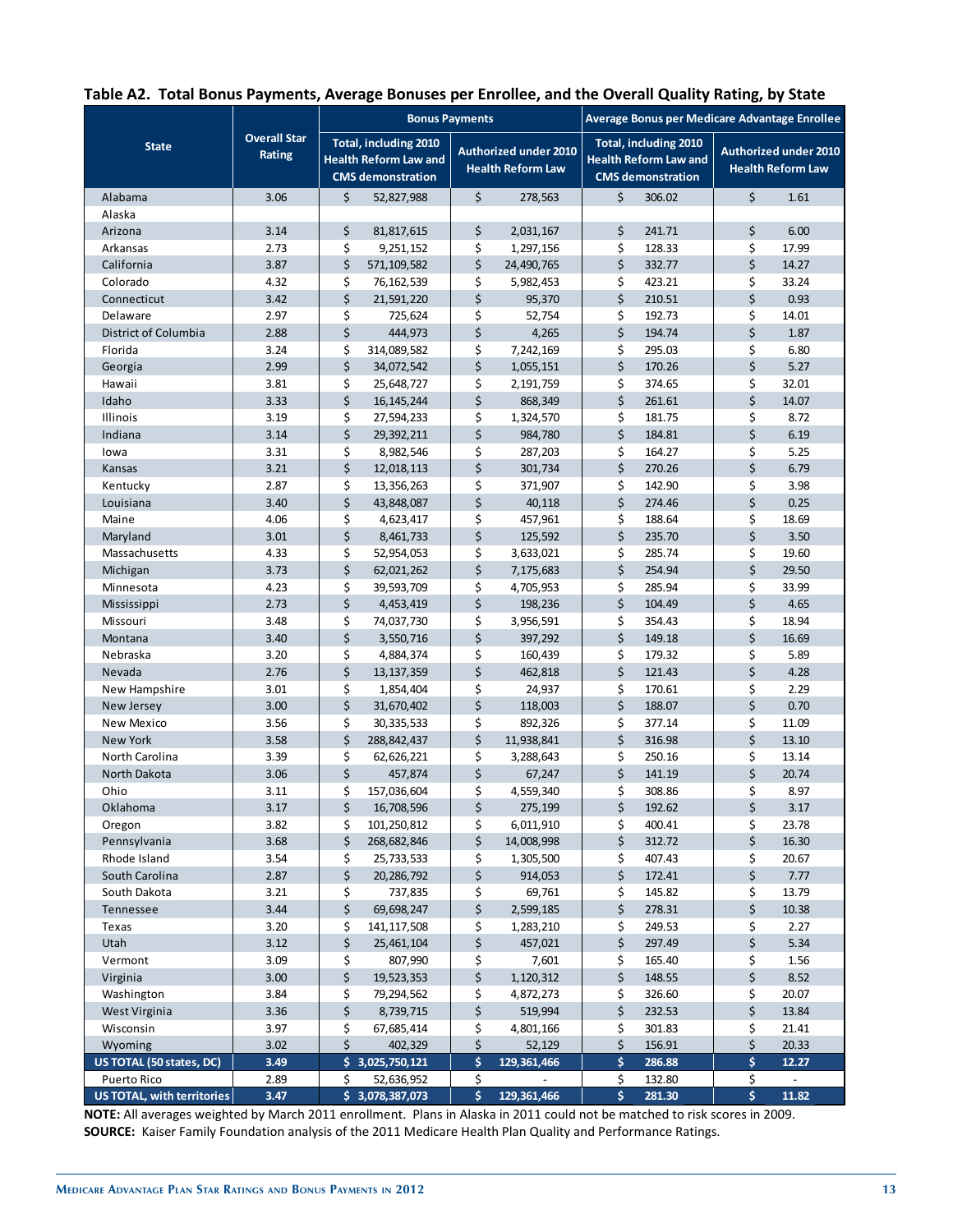#### **Table A3. Total Bonus Payments, Average Bonuses per Enrollee, and the Overall Quality Rating, by Company**

|                                                   |                               | <b>Bonus Payments</b> |                                                                                   |    |                                                          | Average Bonus per Medicare Advantage Enrollee |                                                                                   |    |                                                          |
|---------------------------------------------------|-------------------------------|-----------------------|-----------------------------------------------------------------------------------|----|----------------------------------------------------------|-----------------------------------------------|-----------------------------------------------------------------------------------|----|----------------------------------------------------------|
| <b>Company name</b>                               | <b>Overall Star</b><br>Rating |                       | Total, including 2010<br><b>Health Reform Law and</b><br><b>CMS</b> demonstration |    | <b>Authorized under 2010</b><br><b>Health Reform Law</b> |                                               | Total, including 2010<br><b>Health Reform Law and</b><br><b>CMS</b> demonstration |    | <b>Authorized under 2010</b><br><b>Health Reform Law</b> |
| Community Care, Inc.                              | <b>NA</b>                     | \$                    | 294,419                                                                           | \$ | 36,458                                                   | \$                                            | 829.35                                                                            | \$ | 102.70                                                   |
| <b>Fidelis SecureCare</b>                         | <b>NA</b>                     | \$                    | 704,991                                                                           | \$ | 107,516                                                  | \$                                            | 622.23                                                                            | \$ | 94.89                                                    |
| <b>AIDS Healthcare Foundation</b>                 | <b>NA</b>                     | \$                    | 699,179                                                                           | \$ | 120,314                                                  | \$                                            | 599.64                                                                            | \$ | 103.19                                                   |
| Catholic Health Care System, Inc.                 | <b>NA</b>                     | \$                    | 496,705                                                                           | \$ | 43,777                                                   | \$                                            | 592.73                                                                            | \$ | 52.24                                                    |
| Community Health Partnership, Inc.                | 4.00                          | \$                    | 851,996                                                                           | \$ | 150,371                                                  | \$                                            | 584.76                                                                            | \$ | 103.21                                                   |
| Partnership Healthplan Of California              | 3.50                          | \$                    | 3,496,806                                                                         | \$ | $\bar{a}$                                                | \$                                            | 569.79                                                                            | \$ | $\overline{\phantom{a}}$                                 |
| <b>Trillium Community Health Plan</b>             | 3.50                          | \$                    | 1,684,872                                                                         | \$ |                                                          | \$                                            | 556.98                                                                            | \$ | ÷,                                                       |
| Commonwealth Care Alliance, Inc.                  | 4.00                          | \$                    | 1,462,253                                                                         | \$ | 103,623                                                  | \$                                            | 520.56                                                                            | \$ | 36.89                                                    |
| <b>Golden Empire Managed Care</b>                 | 3.50                          | \$                    | 3,587,684                                                                         | \$ |                                                          | \$                                            | 513.70                                                                            | \$ | $\overline{\phantom{a}}$                                 |
| <b>Trinity Health</b>                             | 4.00                          | \$                    | 15, 151, 756                                                                      | \$ | 1,481,157                                                | \$                                            | 510.50                                                                            | \$ | 49.90                                                    |
| Summa Health System                               | 4.00                          | \$                    | 11,364,377                                                                        | \$ | 1,097,852                                                | \$                                            | 507.04                                                                            | \$ | 48.98                                                    |
| <b>Bethco Corporation</b>                         | <b>NA</b>                     | \$                    | 103,586                                                                           | \$ | 9,678                                                    | \$                                            | 490.93                                                                            | \$ | 45.87                                                    |
| Itasca County Health & Human Services             | <b>NA</b>                     | \$                    | 226,980                                                                           | \$ | 56,745                                                   | \$                                            | 488.13                                                                            | \$ | 122.03                                                   |
| Providence Health & Services                      | 4.00                          | \$                    | 19,001,198                                                                        | \$ | 1,453,092                                                | \$                                            | 485.65                                                                            | \$ | 37.14                                                    |
| Independent Health Association, Inc.              | 4.50                          | \$                    | 31,176,818                                                                        | \$ | 2,791,654                                                | \$                                            | 485.11                                                                            | \$ | 43.44                                                    |
| Guildnet, Inc.                                    | <b>NA</b>                     | \$                    | 150,107                                                                           | \$ | 12,509                                                   | \$                                            | 482.66                                                                            | \$ | 40.22                                                    |
| Care Wisconsin First, Inc.                        | <b>NA</b>                     | \$                    | 466,644                                                                           | \$ | 63,321                                                   | \$                                            | 481.57                                                                            | \$ | 65.35                                                    |
| <b>Essence Group Holdings Corporation</b>         | 4.09                          | \$                    | 18,911,961                                                                        | \$ | 1,643,627                                                | \$                                            | 473.50                                                                            | \$ | 41.15                                                    |
| Capital District Physicians' Health Plan,<br>Inc. | 4.50                          | \$                    | 12,544,049                                                                        | \$ | 846,965                                                  | \$                                            | 470.71                                                                            | \$ | 31.78                                                    |
| Medica Health Plans                               | 3.99                          | \$                    | 4,609,161                                                                         | \$ | 576,677                                                  | \$                                            | 457.89                                                                            | \$ | 57.29                                                    |
| MVP Health Care, Inc.                             | 4.23                          | \$                    | 39,695,624                                                                        | \$ | 3,461,900                                                | $\zeta$                                       | 449.83                                                                            | \$ | 39.23                                                    |
| HealthPartners, Inc.                              | 4.50                          | \$                    | 1,294,066                                                                         | \$ | 131,156                                                  | \$                                            | 443.93                                                                            | \$ | 44.99                                                    |
| Ardent Health Services.                           | 3.50                          | \$                    | 12,840,579                                                                        | \$ |                                                          | \$                                            | 439.52                                                                            | \$ | $\overline{a}$                                           |
| <b>UAB Health System</b>                          | 3.50                          | \$                    | 15,642,516                                                                        | \$ | ×.                                                       | \$                                            | 438.35                                                                            | \$ | ä,                                                       |
| Denver Health Hospital Authority                  | 3.00                          | \$                    | 1,288,709                                                                         | \$ |                                                          | \$                                            | 432.45                                                                            | \$ | $\overline{a}$                                           |
| PrimeWest Health System                           | 4.00                          | \$                    | 1,018,678                                                                         | \$ | 203,817                                                  | \$                                            | 429.82                                                                            | \$ | 86.00                                                    |
| Independent Care Health Plan Inc.                 | 3.00                          | \$                    | 1,786,178                                                                         | \$ |                                                          | \$                                            | 429.47                                                                            | \$ |                                                          |
| McKinley Life Insurance Company                   | 4.00                          | \$                    | 9,005,508                                                                         | \$ | 956,188                                                  | \$                                            | 428.75                                                                            | \$ | 45.52                                                    |
| Presbyterian Healthcare Services                  | 3.86                          | \$                    | 13,105,698                                                                        | \$ | 660,891                                                  | \$                                            | 423.43                                                                            | \$ | 21.35                                                    |
| Marion Polk Community Health Plan,<br>LLC         | 3.00                          | \$                    | 2,281,730                                                                         | \$ | 71,042                                                   | \$                                            | 419.59                                                                            | \$ | 13.06                                                    |
| <b>Centene Corporation</b>                        | <b>NA</b>                     | \$                    | 1,294,521                                                                         | \$ | 217,912                                                  | \$                                            | 419.21                                                                            | \$ | 70.57                                                    |
| <b>Renown Health</b>                              | 3.50                          | \$                    | 3,096,067                                                                         | \$ | 11,642                                                   | \$                                            | 413.91                                                                            | \$ | 1.56                                                     |
| Public Health Trust of Miami-Dade<br>County       | <b>NA</b>                     | \$                    | 1,001,598                                                                         | \$ | 250,399                                                  | \$                                            | 411.67                                                                            | \$ | 102.92                                                   |
| CareSource                                        | ΝA                            | \$                    | 488,173                                                                           | \$ | 63,112                                                   | \$                                            | 410.57                                                                            | \$ | 53.08                                                    |
| CareOregon, Inc.                                  | 3.00                          | \$                    | 2,845,659                                                                         | \$ |                                                          | \$                                            | 408.04                                                                            | \$ |                                                          |
| Senior Whole Health, LLC                          | 3.50                          | \$                    | 2,948,820                                                                         | \$ | 28,007                                                   | \$                                            | 404.00                                                                            | \$ | 3.84                                                     |
| Kaiser Foundation Health Plan, Inc.               | 4.53                          | \$                    | 379,973,894                                                                       | \$ | 30,054,862                                               | \$                                            | 402.44                                                                            | \$ | 31.83                                                    |
| Group Health Cooperative                          | 4.50                          | \$                    | 26,996,544                                                                        | \$ | 2,571,340                                                | \$                                            | 400.98                                                                            | \$ | 38.19                                                    |
| Gateway Health Plan                               | 3.50                          | \$                    | 10,593,125                                                                        | \$ |                                                          | \$                                            | 393.91                                                                            | \$ |                                                          |
| South Country Health Alliance                     | 4.00                          | \$                    | 921,510                                                                           | \$ | 187,782                                                  | \$                                            | 384.92                                                                            | \$ | 78.44                                                    |
| Geisinger Health System                           | 4.50                          | \$                    | 18,941,107                                                                        | \$ | 2,247,076                                                | \$                                            | 377.50                                                                            | \$ | 44.78                                                    |
| Chinese Hospital Association                      | 3.00                          | \$                    | 3,011,618                                                                         | \$ |                                                          | \$                                            | 374.39                                                                            | \$ |                                                          |
| AvMed, Inc.                                       | 3.50                          | \$                    | 10,255,996                                                                        | \$ | $\overline{\phantom{a}}$                                 | \$                                            | 372.86                                                                            | \$ |                                                          |
| AlohaCare                                         | 3.50                          | \$                    | 762,371                                                                           | \$ | $\overline{\phantom{a}}$                                 | \$                                            | 362.69                                                                            | \$ | $\overline{\phantom{a}}$                                 |
| HealthSun Health Plans, Inc                       | 3.00                          | \$                    | 1,855,189                                                                         | \$ |                                                          | \$                                            | 361.78                                                                            | \$ | $\centerdot$                                             |
| Affinity Health System                            | 4.50                          | \$                    | 15,222,096                                                                        | \$ | 1,313,589                                                | \$                                            | 361.19                                                                            | \$ | 31.17                                                    |
| Spectrum Health System                            | 4.00                          | \$                    | 17,954,288                                                                        | \$ | 2,554,127                                                | \$                                            | 348.93                                                                            | \$ | 49.64                                                    |
| Affinity Health Plan                              | 3.50                          | \$                    | 968,273                                                                           | \$ | $\overline{\phantom{a}}$                                 | \$                                            | 338.08                                                                            | \$ | $\overline{\phantom{a}}$                                 |
| Medica HealthCare Plans, Inc.                     | 3.00                          | \$                    | 10,960,575                                                                        | \$ | $\blacksquare$                                           | \$                                            | 330.26                                                                            | \$ |                                                          |
| Puget Sound Health Partners, Inc.                 | 3.50                          | \$                    | 3,661,396                                                                         | \$ | $\overline{\phantom{a}}$                                 | \$                                            | 329.41                                                                            | \$ | $\overline{\phantom{a}}$                                 |

**NOTE:** NA denotes when company has no plans that received ratings. All averages weighted by March 2011 enrollment. The analysis of bonus payments by company, as with other analyses in this paper, is based on 2011 enrollment and plan offerings; thus, actual bonuses received in 2012 may be higher or lower based on actual enrollment in 2012.

**SOURCE:** Kaiser Family Foundation analysis of the 2011 Medicare Health Plan Quality and Performance Ratings.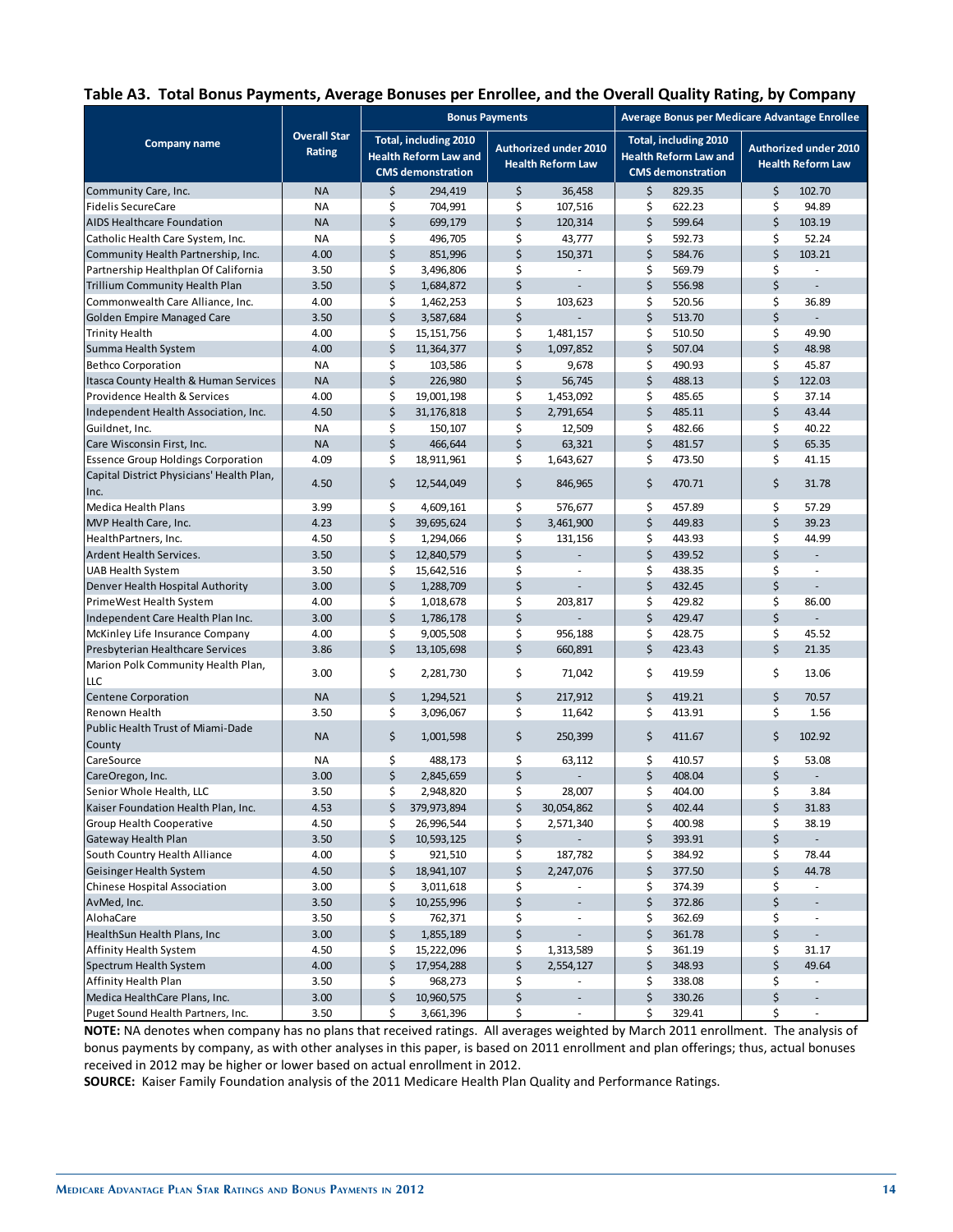#### **Table A3. Total Bonus Payments, Average Bonuses per Enrollee, and the Overall Quality Rating, by Company (continued)**

|                                                           |                               | <b>Bonus Payments</b> |                                                                                                                                               |          |                     | Average Bonus per Medicare Advantage Enrollee                                     |                  |                                                          |                          |
|-----------------------------------------------------------|-------------------------------|-----------------------|-----------------------------------------------------------------------------------------------------------------------------------------------|----------|---------------------|-----------------------------------------------------------------------------------|------------------|----------------------------------------------------------|--------------------------|
| <b>Company name</b>                                       | <b>Overall Star</b><br>Rating |                       | Total, including 2010<br><b>Authorized under 2010</b><br><b>Health Reform Law and</b><br><b>Health Reform Law</b><br><b>CMS</b> demonstration |          |                     | Total, including 2010<br><b>Health Reform Law and</b><br><b>CMS</b> demonstration |                  | <b>Authorized under 2010</b><br><b>Health Reform Law</b> |                          |
| Colorado Access                                           | 3.00                          | \$                    | 999,940                                                                                                                                       | \$       |                     | \$                                                                                | 328.71           | \$                                                       |                          |
| Metropolitan Health Plan                                  | <b>NA</b>                     | \$                    | 301,042                                                                                                                                       | \$       | 39,116              | \$                                                                                | 325.80           | \$                                                       | 42.33                    |
| <b>Educators Mutual Insurance Association</b>             | <b>NA</b>                     | \$                    | 327,569                                                                                                                                       | \$       | 41,441              | \$                                                                                | 324.65           | \$                                                       | 41.07                    |
| New Orleans Reg Physician Hosp                            | 3.50                          | \$                    | 15,103,036                                                                                                                                    | \$       |                     | \$                                                                                | 323.78           | \$                                                       | ÷,                       |
| <b>CIGNA</b>                                              | 4.00                          | \$                    | 11,662,797                                                                                                                                    | \$       | 1,098,190           | \$                                                                                | 323.04           | \$                                                       | 30.42                    |
| Universal Care, Inc                                       | 3.00                          | \$                    | 562,494                                                                                                                                       | \$       |                     | \$                                                                                | 316.90           | \$                                                       | ÷.                       |
| HealthSpring, Inc.                                        | 3.34                          | \$                    | 103,608,152                                                                                                                                   | \$       | 5.874.744           | \$                                                                                | 316.58           | \$                                                       | 17.95                    |
| SCAN Health Plan, Inc.                                    | 3.50                          | \$                    | 40,443,423                                                                                                                                    | \$       | 10,244              | \$                                                                                | 315.22           | \$                                                       | 0.08                     |
| Marshfield Clinic.                                        | 5.00                          | \$                    | 10,179,270                                                                                                                                    | \$       | 1,524,782           | \$                                                                                | 314.25           | \$                                                       | 47.07                    |
| InterValley Health Plan                                   | 4.00                          | \$                    | 5,139,661                                                                                                                                     | \$       | 374,380             | \$                                                                                | 313.34           | \$                                                       | 22.82                    |
| Coventry Health Care Inc.                                 | 3.53                          | \$                    | 66,945,445                                                                                                                                    | \$       | 2,452,651           | \$                                                                                | 311.98           | \$                                                       | 11.43                    |
| Health Net, Inc.                                          | 3.37                          | \$                    | 69,863,049                                                                                                                                    | \$       | 18,800              | \$                                                                                | 310.75           | \$                                                       | 0.08                     |
| The New York State Catholic Health<br>Plan, Inc.          | 3.50                          | \$                    | 2,585,799                                                                                                                                     | \$       |                     | \$                                                                                | 309.31           | \$                                                       |                          |
| Covenant Health System - Hendrick<br><b>Health System</b> | 3.50                          | \$                    | 884,708                                                                                                                                       | \$       |                     | \$                                                                                | 306.55           | \$                                                       | ä,                       |
| KS Plan Administrators, LLC                               | 4.50                          | \$                    | 5,569,934                                                                                                                                     | \$       | 348,121             | \$                                                                                | 306.50           | \$                                                       | 19.16                    |
| WelMed Medical Management, Inc.                           | 3.41                          | \$                    | 10,463,947                                                                                                                                    | \$       |                     | \$                                                                                | 303.95           | \$                                                       |                          |
| Aetna Inc.                                                | 3.32                          | \$                    | 88,126,746                                                                                                                                    | \$       | 225,369             | \$                                                                                | 301.30           | \$                                                       | 0.77                     |
| TAHMO, Inc.                                               | 4.50                          | \$                    | 26,102,027                                                                                                                                    | \$       | 1,814,971           | \$                                                                                | 296.75           | \$                                                       | 20.63                    |
| Preferred Care Partners Holding Corp                      | 3.00                          | \$                    | 12,116,523                                                                                                                                    | \$       |                     | \$                                                                                | 293.40           | \$                                                       |                          |
| Clear One Health Plans, Inc.                              | 3.50                          | \$                    | 3,071,004                                                                                                                                     | \$       | 17,508              | \$                                                                                | 293.34           | \$                                                       | 1.67                     |
| <b>Fallon Community Health Plan</b>                       | 4.50                          | \$                    | 8,862,841                                                                                                                                     | \$       | 809,986             | \$                                                                                | 291.86           | \$                                                       | 26.67                    |
| <b>BCBS</b>                                               | 3.67                          | \$                    | 388,270,704                                                                                                                                   | \$       | 26,589,935          | \$                                                                                | 289.84           | \$                                                       | 19.85                    |
| Lutheran Medical Center                                   | <b>NA</b>                     | \$                    | 590,618                                                                                                                                       | \$       | 49,750              | \$                                                                                | 287.69           | \$                                                       | 24.23                    |
| Health Plan of the Upper Ohio Valley                      | 3.50                          | \$                    | 4,107,145                                                                                                                                     | \$       | 7,099               | \$                                                                                | 287.51           | \$                                                       | 0.50                     |
| EmblemHealth, Inc.                                        | 3.44                          | \$                    | 47,785,842                                                                                                                                    | \$       | $\overline{a}$      | \$                                                                                | 286.54           | \$                                                       | $\overline{\phantom{a}}$ |
| Honored Citizens Choice Health Plan                       | 3.50                          | \$                    | 3,585,440                                                                                                                                     | \$       |                     | \$                                                                                | 283.41           | \$                                                       | $\omega$                 |
| <b>Health First</b>                                       | 4.50                          | \$                    | 6,541,532                                                                                                                                     | \$       | 1,215,935           | \$                                                                                | 283.09           | \$                                                       | 52.62                    |
| CalOptima                                                 | 3.50                          | \$                    | 3,250,687                                                                                                                                     | \$       |                     | \$                                                                                | 282.57           | \$                                                       | ÷.                       |
| Cuatro LLC.                                               | <b>NA</b>                     | \$                    | 81,000                                                                                                                                        | \$       | 6,750               | \$                                                                                | 282.23           | \$                                                       | 23.52                    |
| Vantage Health Plan, Inc.                                 | 3.50                          | \$                    | 1,794,298                                                                                                                                     | \$       | ÷,                  | \$                                                                                | 279.44           | \$                                                       | ä,                       |
| Promedica Health System                                   | 3.50                          | \$                    | 3,969,239                                                                                                                                     | \$       |                     | \$                                                                                | 278.58           | \$                                                       | $\overline{a}$           |
| MetroPlus Health Plan, Inc.                               | 3.00                          | \$                    | 1,300,066                                                                                                                                     | \$       |                     | \$                                                                                | 277.38           | \$                                                       | ÷.                       |
| Health Alliance Plan (HAP)                                | 4.41                          | \$                    | 11,602,653                                                                                                                                    | \$       | 1,571,966           | \$                                                                                | 275.79           | \$                                                       | 37.36                    |
| Molina Healthcare, Inc.,                                  | 2.88                          | \$                    | 6,834,514                                                                                                                                     | \$       | 195,171             | \$                                                                                | 266.32           | \$                                                       | 7.61                     |
| UA Healthcare, Inc.                                       | 3.00                          | \$                    | 572,598                                                                                                                                       | \$       | ÷,                  | \$                                                                                | 266.08           | \$                                                       |                          |
| Healthfirst, Inc.                                         | 3.00                          | \$<br>$\zeta$         | 24,412,137                                                                                                                                    | \$<br>\$ | $\sim$              | \$<br>\$                                                                          | 265.01<br>264.13 | \$<br>\$                                                 | ٠                        |
| <b>Health Plan of San Mateo</b>                           | 3.00                          |                       | 2,115,388                                                                                                                                     |          |                     |                                                                                   |                  |                                                          | 2.99                     |
| UnitedHealth Group, Inc.<br>L.A. Care Health Plan         | 3.17<br><b>NA</b>             | \$<br>\$              | 547,130,663<br>398,451                                                                                                                        | \$<br>\$ | 6,239,326<br>49,806 | \$<br>\$                                                                          | 262.14<br>260.43 | \$<br>\$                                                 | 32.55                    |
| <b>Health Alliance Medical Plans</b>                      | 4.50                          | \$                    | 2,744,832                                                                                                                                     | \$       | 510,565             | \$                                                                                | 259.17           | \$                                                       | 48.21                    |
| Clarian Health Partners, Inc.                             | 4.50                          | \$                    | 1,967,803                                                                                                                                     | \$       | 216,444             | \$                                                                                | 257.03           | \$                                                       | 28.27                    |
| <b>Banner Health</b>                                      | 3.50                          | \$                    | 5,372,683                                                                                                                                     | \$       |                     | \$                                                                                | 256.82           | \$                                                       | $\overline{\phantom{a}}$ |
| <b>IASIS Healthcare</b>                                   | 3.00                          | \$                    | 1,085,525                                                                                                                                     | \$       | $\blacksquare$      | \$                                                                                | 256.32           | \$                                                       |                          |
| <b>UCare Minnesota</b>                                    | 4.41                          | \$                    | 24,692,977                                                                                                                                    | \$       | 2,774,643           | \$                                                                                | 255.93           | \$                                                       | 28.76                    |
| Arta Medicare Health Plan, Inc.                           | <b>NA</b>                     | \$                    | 99,842                                                                                                                                        | \$       | 11,050              | \$                                                                                | 252.76           | \$                                                       | 27.97                    |
| University of Pittsburgh Medical Center                   | 3.52                          | \$                    | 24,626,221                                                                                                                                    | \$       | 153,089             | \$                                                                                | 251.83           | \$                                                       | 1.57                     |
| Contra Costa Health Services                              | <b>NA</b>                     | \$                    | 39,721                                                                                                                                        | \$       | 3,310               | \$                                                                                | 251.40           | \$                                                       | 20.95                    |
| Neighborhood Health Providers, Inc.                       | 4.00                          | \$                    | 676,646                                                                                                                                       | \$       | 64,526              | \$                                                                                | 251.26           | \$                                                       | 23.96                    |
| <b>XLHealth Corporation</b>                               | 2.90                          | \$                    | 23,574,971                                                                                                                                    | \$       | 47,857              | \$                                                                                | 250.70           | \$                                                       | 0.51                     |
| WellCare Health Plans, Inc.                               | 2.99                          | \$                    | 29,308,216                                                                                                                                    | \$       | 39,148              | \$                                                                                | 249.78           | \$                                                       | 0.33                     |

**NOTE:** NA denotes when company has no plans that received ratings. Wellpoint BCBS-affiliated plans are included in Wellpoint and not included in BCBS. All averages weighted by March 2011 enrollment. The analysis of bonus payments by company, as with other analyses in this paper, is based on 2011 enrollment and plan offerings; thus, actual bonuses received in 2012 may be higher or lower based on actual enrollment in 2012.

**SOURCE:** Kaiser Family Foundation analysis of the 2011 Medicare Health Plan Quality and Performance Ratings.